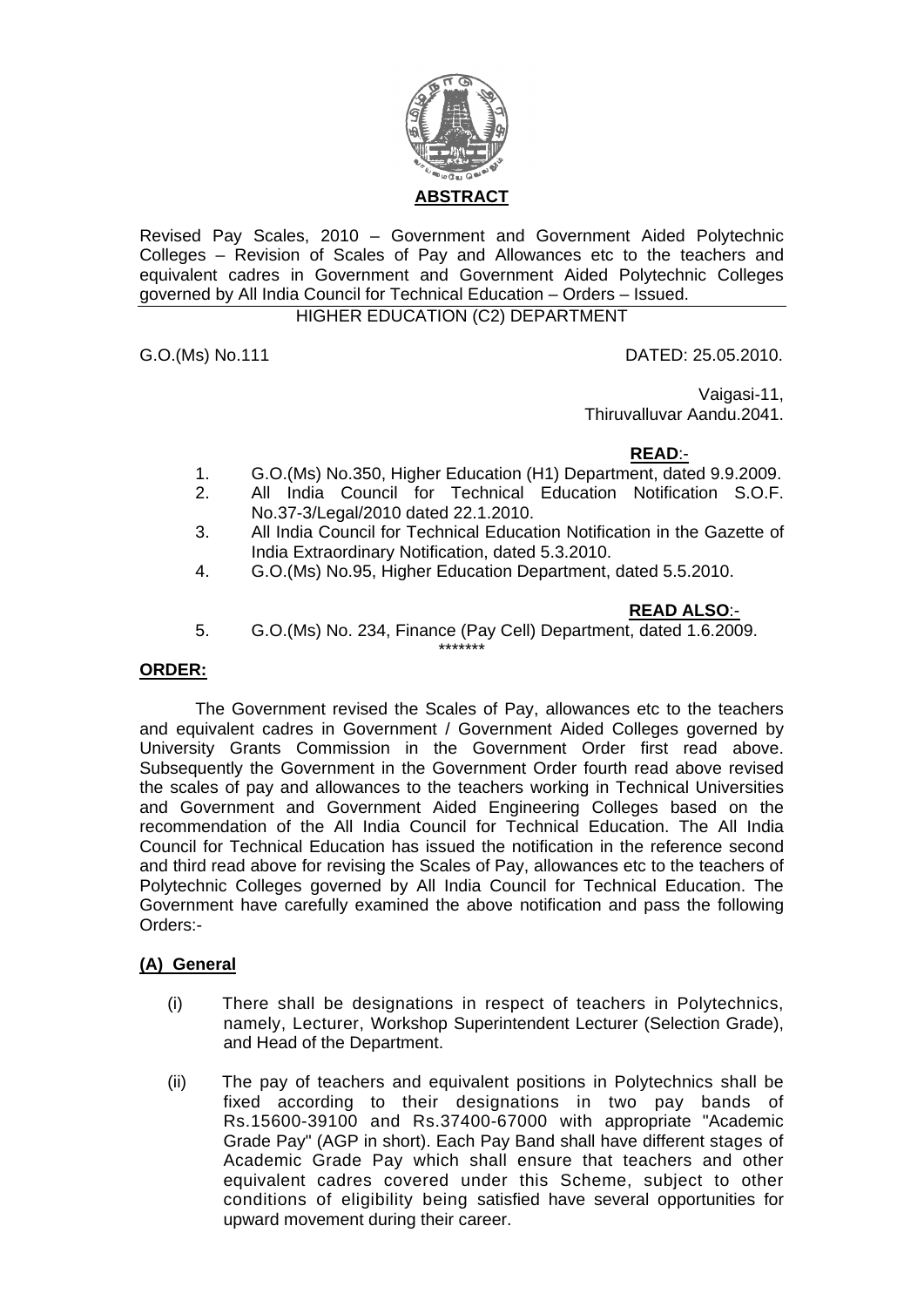- (iii) The post of Workshop Superintendent in Government and Government Aided Polytechnic Colleges shall be considered at par with Lecturers and is to be considered for upward mobility similar to that of Lecturer.
- (iv) Pass in NET/SLET or other equivalent examinations shall be compulsory at the entry level Assistant Librarian / College Librarian and Assistant Director of Physical Education / College Director of Physical Education subject to the exemption of the degree of Ph.D. holders.

#### **Pay Scales of Principals in Polytechnic Colleges:**

Appointments to the posts of Principal in Polytechnics shall be based on the conditions of eligibility. In respect of educational qualifications and teaching / research experience laid down by All India Council for Technical Education and State Government from time to time, the posts of Principal shall be in the Pay Band of Rs.37400-67000 with AGP of Rs.10000 plus a Special Allowance of Rs.2000 per month. All Principals in service shall be appropriately fixed in the Pay. Band with the AGP of Rs.10000 and shall be eligible for a special allowance of Rs.2000 per month.

#### **(B) PAY STRUCTURE**

The revised pay structure for different categories of teachers, Librarians, Physical Education teachers and equivalent positions shall be as indicated in Appendix I and incentives for Ph.D./M.Tech and other higher qualifications shall be as indicated in Appendix – II.

#### **(C) PAY FIXATION FORMULA**

The Pay fixation adopted for the teachers governed by University Grants Commission scales of Pay shall be adopted for the teachers governed by the All India Council for Technical Education Scales of Pay. The detailed fitment tables for various existing scales of pay based on the formula are given in Appendix - III

#### **(D) INCREMENT**

- (i) Each annual increment shall be equivalent to 3% of the sum total of pay in the relevant Pay Band and the AGP as applicable for the stage in the Pay Band. The date of increment in the Revised Pay Structure will be on par with State Government Employee;
- (ii) Each advance increment shall also be at the rate of 3% of the sum total of pay in the relevant Pay Band and the AGP as applicable and shall be **non-compoundable**.
- (iii) The number of additional increment(s) on placement at each higher stage of AGP shall be as per the existing scheme of increment on promotion from lower Pay Scales to higher Pay Scales; however, in view of the considerable raise In effective pay between the two Pay Bands, there shall be no additional increment on movement from the Pay Band of Rs.15600-39100 to the Pay Band of Rs.37400-67000.
- (iv) In the case of calculation of annual increment under the revised pay structure fraction of a rupee (i.e. 99 paise and below) shall be ignored. But any amount of a rupee or more shall be rounded off to the next multiple of 10.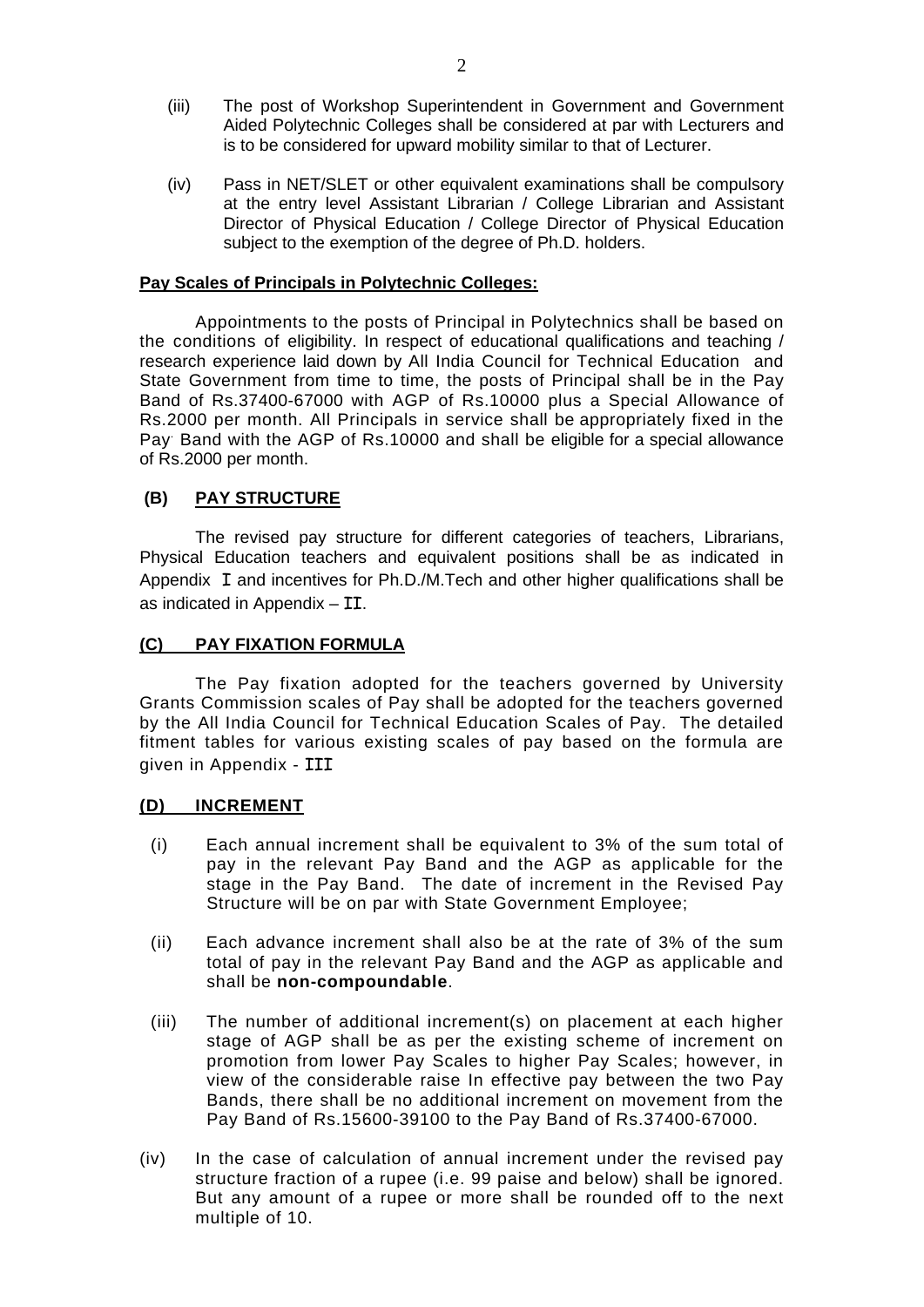(i) An employee may exercise option to remain in the existing scale of pay until the date on which he / she earns his next or any subsequent increments in the existing scale of pay or until he / she vacates his / her post or ceases to draw pay in that pay scale; Provided that, if an employee does not exercise his / her option within the period specified below he / she shall be deemed to have opted for the revised scales of pay with effect from the 1<sup>st</sup> January, 2006.

 (ii) The **option shall be exercised** in writing in the Form as given in **Schedule-I, within three months** from the date of issue of this order.

#### **(F) ALLOWANCES**

Allowances such as Leave Travel Concession, House Rent Allowance, Traveling Allowance, City Compensatory Allowance etc. shall be on par with these allowances applicable to State Government employees with effect from 1<sup>st</sup> June 2009. Dearness allowance shall be on par with State Government employees as per the orders in force from time to time.

#### **(G) STUDY LEAVE AND SABBATICAL LEAVE**

 Leave Rules adopted for State Government Employees will be adopted for the teachers working in Government / Government Aided Polytechnic Colleges and Special Institutions.

#### **(H) AGE OF SUPERANNUATION:**

 The present system of retirement age shall be continued i.e. 58 years for Polytechnic College teachers. They will be re-employed till the end of the academic year and there will be no re-employment beyond the academic year.

#### **(I) PENSION, FAMILY PENSION, GRATUITY, ENCASHMENT OF LEAVE, EX-GRATIA COMPENSATION AND PROVIDENT FUND**

 As regards the revision of Pension, Family Pension, Gratuity and Encashment of Leave, Ex-gratia Compensation and Provident Fund to the teachers and equivalent cadres governed by All India Council for Technical Education shall be as applicable to the State Government Employees.

#### **(J) APPLICABILITY OF THE SCHEME**

 The Scheme shall be applicable to the teachers and other equivalent cadres of Government Polytechnic Colleges / Government Aided Polytechnic Colleges and other Diploma level Institutions.

 This Scheme does not extend to the posts of professionals like System Analysts, Senior Analysts, Research Officers etc. who shall be treated at par with similarly qualified personnel in research/ scientific organizations.

#### **(K) RESEARCH PROMOTION GRANT**

 As and when the All India Council for Technical Education prescribe appropriate guidelines for Research Promotion Grant, it may be examined separately for implementation in this State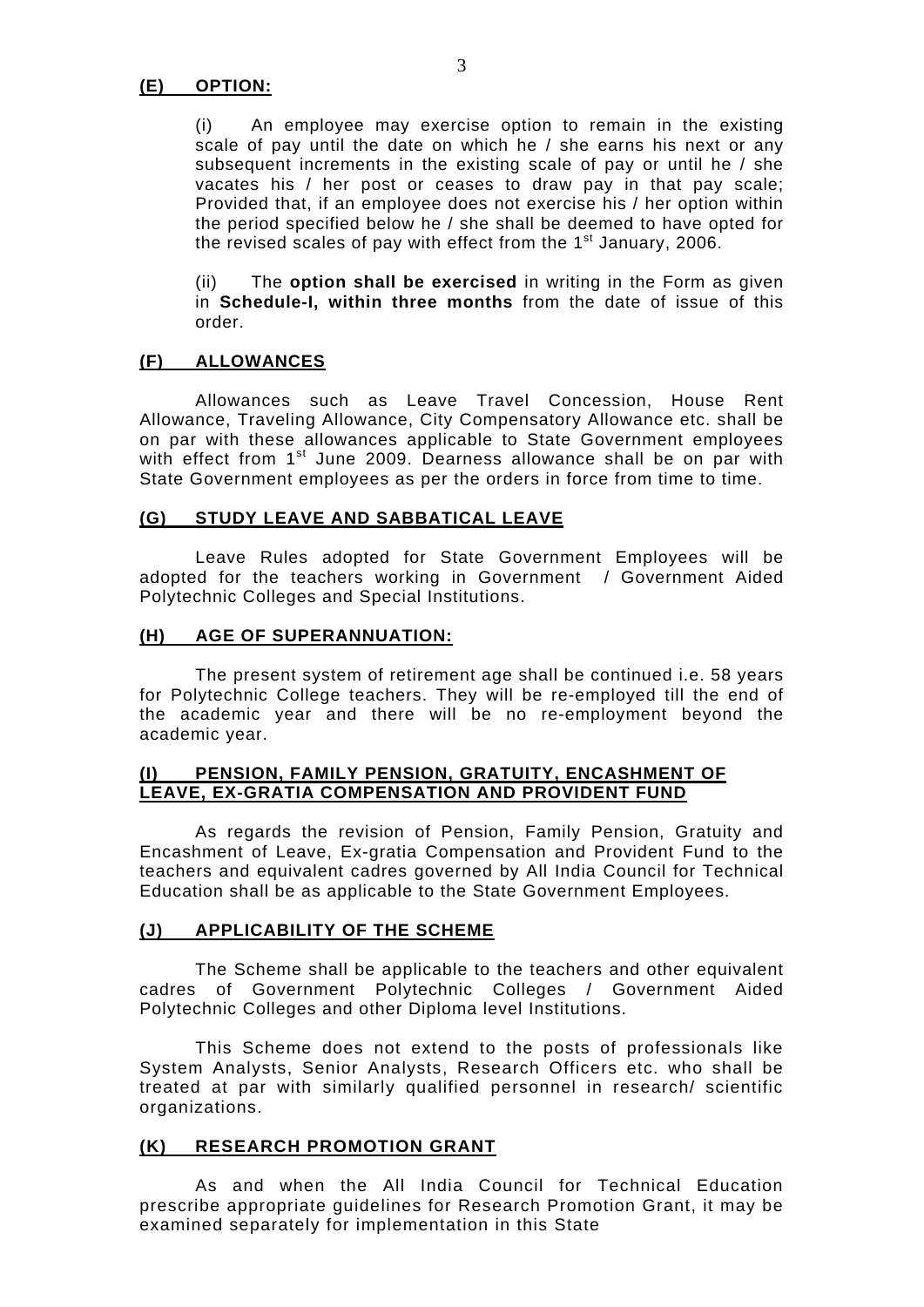#### **(L) CONSULTANCY ASSIGNMENTS**

 As and when suitable model is received from the All India Council for Technical Education implementation of Consultancy Assignment will be taken into consideration.

#### **(M) DATE OF EFFECT**

The revised Pay in the relevant Pay Band and the Academic Grade Pay together with the applicable allowances including arrears of salary as mentioned above shall be paid to all eligible beneficiaries. The revised pay scale will take notional effect from **1st January 2006** and with monetary benefit from **1st January 2007.** 

#### **(N) PAYMENT OF ARREARS**

- (a) The pay fixation statement in the form of Appendix IV either as approved by the Accountant General / Pay and Accounts Officer / Treasury Officer or by the Heads of Offices shall be attached to the Service Book of the teachers
- (b) The arrears accruing on account of pay revision for the period from 1.1.2007 to 30.04.2010 shall be arrived at as per Appendix-VI and the interim arrears already paid shall be adjusted and the balance net arrears due for payment shall be arrived. The balance arrears so arrived shall be paid in three equal annual instalments as shown below:-
- 1. 1<sup>st</sup> instalment in the year 2009-2010
- 2. 2<sup>nd</sup> instalment in the year 2010-2011
- 3. 3rd and final instalment in the year 2011-2012

The first and second instalment arrears will be paid together in 2010-2011 itself.

2. The Commissioner of Technical Education is directed to issue necessary instructions to all the Drawing and Disbursing Officers under their control to work out the Pay Revision Arrears forthwith based on the Proceedings / Orders issued by the Pay fixing authorities duly fixing the pay of the teachers in the revised scales of pay and make payment in the manner as ordered above. The Drawing Officers shall also open a separate Register for this purpose and make necessary entries of the total arrears amount payable to each individual employees duly indicating the amount to be paid in three equal annual instalments so as to claim the subsequent instalments without any difficulty.

 3. The Government will take the financial liabilities only for the Government approved posts in Aided Institutions.

 4. The Faculty norms given in the Appendix V shall be followed with effect from the date of issue of the order.

 5. The expenditure shall be debited to the appropriate heads of accounts.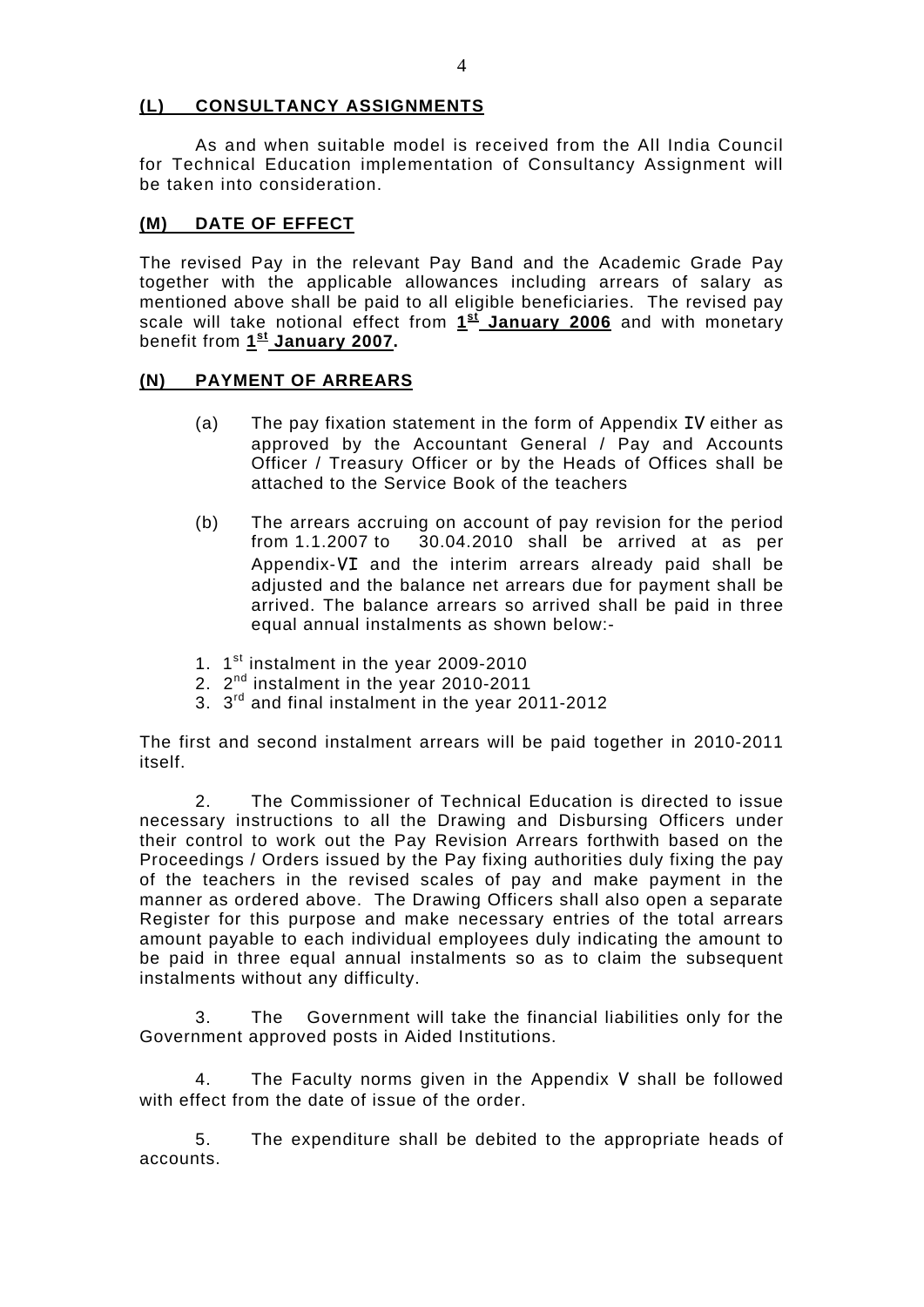6. This order issues with the concurrence of Finance Department vide its U.O.No.256/JS(APA)/2010 Dated 25.05.2010.

#### (By order of the Governor)

#### K.GANESAN, PRINCIPAL SECRETARY TO GOVERNMENT.

To

The Commissioner of Technical Education, Chennai-25.

The Director of Legal Studies, Chennai – 35.

The Director of Treasuries and Accounts, Chennai – 15.

The Director of Local Fund Audit, Chennai – 108.

The Principals of all Polytechnic Colleges (Government /Government Aided) in Tamil Nadu (through the Commissioner of Technical Education, Chennai-25)

The Accountant General (A&E), Chennai – 18

The Principal Accountant General (Audit. I), Chennai – 18.

The Accountant General (Audit II), Chennai – 18

The Accountant General (CAB), Chennai – 9 / Madurai

The Director of Pension, DMS Complex, Chennai – 6.

The Pension Pay Officer, Chennai – 6.

The Secretary, Ministry of Human Resources Development, Department of Education, Government of India, New Delhi

The Secretary, All India Council for Technical Education, New Delhi.

The Chairman, All India Council for Technical Education Southern Regional Committee, Chennai.

The Pay and Accounts Officer, Secretariat, Chennai – 9.

The Pay and Accounts Officer, (North/South/East), Chennai 1/35/5.

The Pay and Accounts Officer, Madurai – 625 001.

All Treasury Officers in Tamilnadu.

All Recognised Service Associations.

Copy to :

The Secretary to Chief Minister, Chennai – 9.

The Secretary to Deputy Chief Minister, Chennai -9.

The Senior Personal Assistant to Minister, Finance, Chennai – 9.

The Special Personal Assistant to Minister, Higher Education, Chennai – 9. All Sections in Higher Education Department.

The Senior Research Officer, Pay Research Unit, Ministry of Finance

(Department of Expenditure) Room No.261, North Block, New Delhi.

The Private Secretary to Principal Secretary to Government, Finance Department, Chennai – 9.

The Private Secretary to Principal Secretary to Government,

Higher Education Department, Chennai – 9.

Stock File /Spare Copies.

// Forwarded by Order //

831 58 om 1 25/5/10

Section Officer.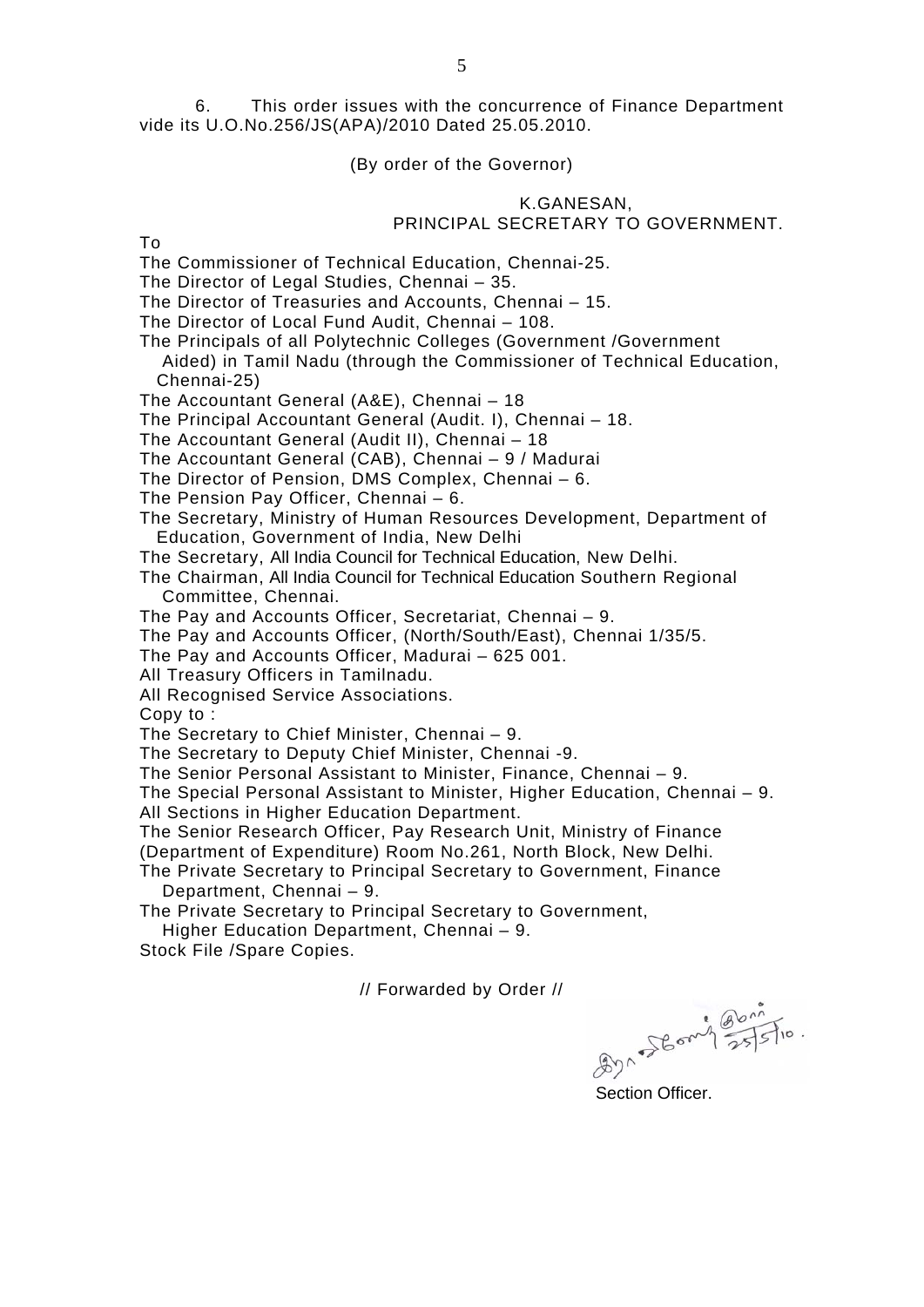#### **SCHEDULE – I**

# **FORM FOR EXERCISING OPTION TO COME OVER TO THE REVISED ALL INDIA COUNCIL FOR TECHNICAL EDUCATION SCALES OF PAY**

I, …………………………………… holding the post of …………………………………………

in the scale of pay of Rs……………………......... do hereby elect **\*** to come under the revised scale of pay before / after earning increment in the existing scale of pay with effect from  $1^{ST}$  January, 2006 / to retain the existing scale of pay and rate of dearness allowance for the period upto ………………….and come under the revised scale with effect from …………………………

2. The option hereby exercised is final and will not be modified at any subsequent date.

3. I hereby also undertake that any excess payment that may be found to have been made as a result of incorrect fixation of pay or any excess payment detected in the light of discrepancies noticed subsequently will be refunded by me to the Government either by adjustment against future payments due to me or otherwise without insisting for any prior notice.

Signed before me

Dated:…………….2010.

Signature:

**Signature** (with date)

> Head of the Office (in the case of Non-self drawing Officers) -----------------------------------------------------

Accounts Officer (in the case of Self drawing Officers)

Received the above declaration. Dated :………………..2010.

Signature.

Assistant Accountant – General / Pay and Accounts Officer, Head of Office. -----------------------------------------------------------------------------------------------------------------

\* Strike out whichever is not applicable.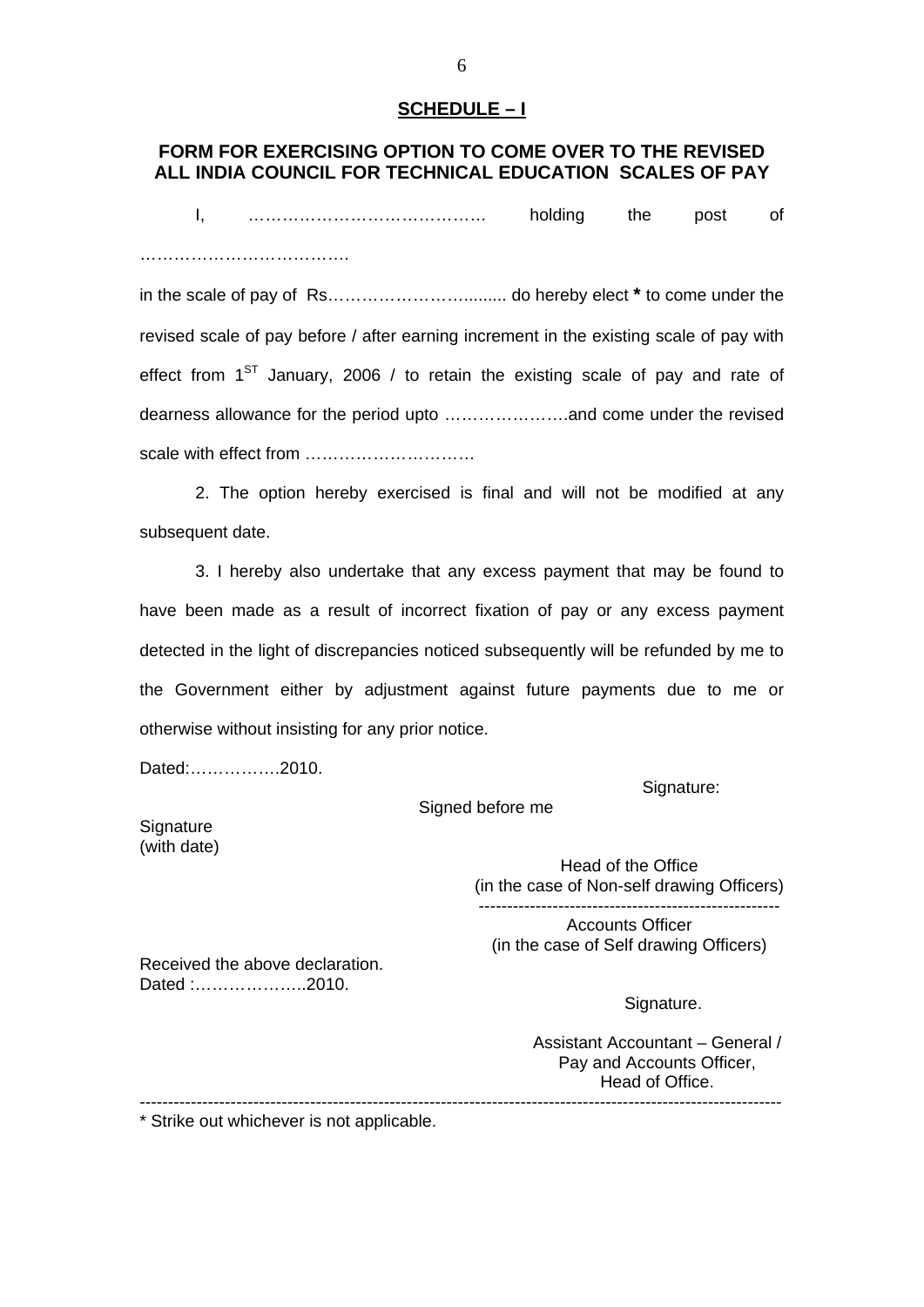#### **SCHEDULE - II**

#### **DESIGNATION OF TEACHING POST UNDER ALL INDIA COUNCIL FOR TECHNICAL EDUCATION SCALES OF PAY IN POLYTECHNIC COLLEGES**

| <b>SI.</b><br><u>No.</u> | <b>Name of the Post</b>                                                          | <b>Existing Scales of</b><br>Pay                                        | <b>Name of the Post</b>                                                                                                  | <b>Proposed Scales of</b><br>Pay                      |
|--------------------------|----------------------------------------------------------------------------------|-------------------------------------------------------------------------|--------------------------------------------------------------------------------------------------------------------------|-------------------------------------------------------|
| $\mathbf 1$              | $\overline{2}$                                                                   | $\overline{3}$                                                          | $\overline{4}$                                                                                                           | $\overline{5}$                                        |
| $\mathbf{1}$             | Principal<br>(Central Polytechnic<br>College)                                    | 16400-450-20900-<br>500-22400<br>(Minimum to be<br>fixed at Rs.17,300/) | Principal<br>(Central<br>Polytechnic)                                                                                    | 37400-67000+ AGP<br>10000+ Special<br>Allowances 2000 |
| $\overline{2}$           | Principal (Other than<br>Central Polytechnic<br>College)                         | 16400-450-20900                                                         | Principal                                                                                                                | 37400-67000+ AGP<br>10000+ Special<br>Allowances 2000 |
| 3                        | Head of Department                                                               | 12000-420-18300                                                         | Head of Department                                                                                                       | 37400-67000+<br>AGP 9000                              |
| $\overline{4}$           | Head of Department                                                               | 12000-420-18300                                                         | Head of Department<br>$Ph.D + 3$ YEARS                                                                                   | 37400-67000+<br>AGP 10000                             |
| 5                        | <b>Upgraded Head of</b><br>Department                                            | 12000-420-18300                                                         | Lecturer (Selection<br>Grade) (more than<br>3 years in the pre<br>revised scale of<br>Rs.12000-18300 as<br>on 1.1.2006)  | 37400-67000+ AGP<br>9000                              |
| 6                        | <b>Upgraded Head of</b><br>Department                                            | 12000-420-18300                                                         | Lecturer (Selection<br>Grade)Less than<br>three years in the<br>pre revised scale of<br>Rs.12000-18300 as<br>on 1.1.2006 | 15600-39100+ AGP<br>8000                              |
| $\overline{7}$           | Senior Lecturer /<br><b>Upgraded Senior</b><br>Lecturer and Existing<br>Workshop | 10000-325-15200                                                         | Lecturer (more than<br>five years in the<br>AGP of Rs.7000/-                                                             | 15600-39100+ AGP<br>8000                              |
|                          | Superintendent and<br>Superintendent<br>Sandwich                                 | 10000-325-15200                                                         | Lecturer (Less than<br>five years)                                                                                       | 15600-39100+ AGP<br>7000                              |
| 8                        | Lecturer                                                                         | 8000-275-13500                                                          | Lecturer + $Ph.D + 4$<br>Years of service                                                                                | 15600-39100+ AGP<br>7000                              |
| 9                        | Lecturer                                                                         | 8000-275-13500                                                          | Lecturer $+$ M.E./<br>$M.Tech/M.Phil +$<br>5 years of service                                                            | 15600-39100+ AGP<br>7000                              |
| 10                       | Lecturer                                                                         | 8000-275-13500                                                          | $L$ ecturer +<br>Bachelors degree +<br>6 Years of service                                                                | 15600-39100+ AGP<br>6000                              |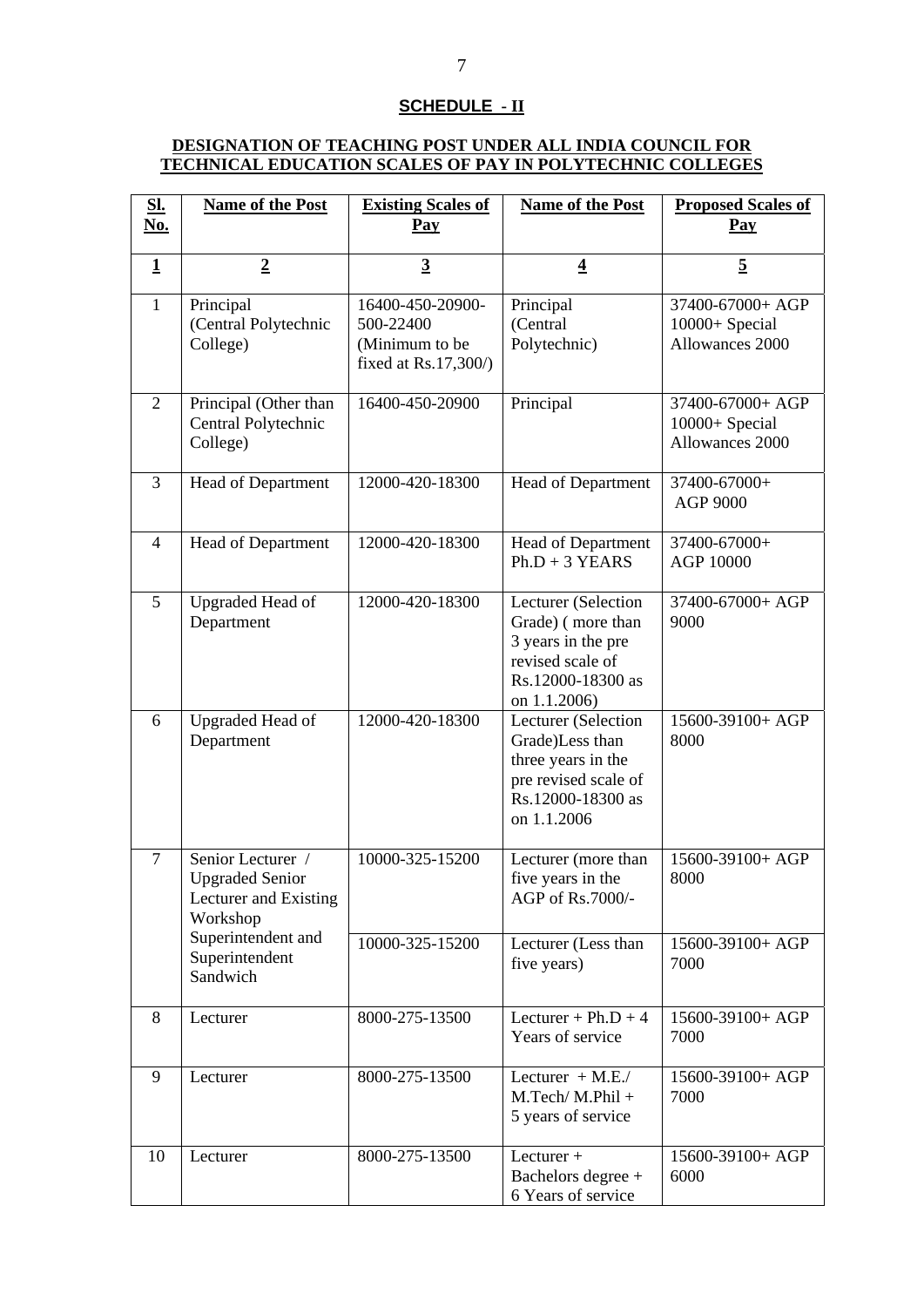| 11. | Lecturer                                                                  | 8000-275-13500                       | Lecturer $+$<br>Bachelors degree +<br>9 Years of service                     | 15600-39100+ AGP<br>7000      |
|-----|---------------------------------------------------------------------------|--------------------------------------|------------------------------------------------------------------------------|-------------------------------|
| 12. | Lecturer                                                                  | 8000-275-13500                       | Lecturer /<br>Workshop<br>Superintendent<br>With Masters degree              | 15600-39100+ AGP<br>6000      |
|     |                                                                           |                                      | Lecturer /<br>Workshop<br>Superintendent<br>With Bachelors<br>degree         | 15600-39100+ AGP<br>5400      |
| 13. | Librarian / Physical<br>Director                                          | 8000-275-13500<br>(PG qualification) | Librarian / Physical<br>Director                                             | 15600-39100 + AGP<br>6000     |
| 14. | Librarian / Physical<br>Director (Senior<br>Grade) (By<br>upgradation)    | 10000-325-15200                      | Librarian / Physical<br>Director (Senior<br>Grade)                           | $15600 - 39100 + AGP$<br>7000 |
| 15. | Librarian / Physical<br>Director (Selection<br>Grade)<br>(By upgradation) | 12000-420-18300                      | Librarian / Physical<br>Director (Selection<br>Grade) (Less than 3<br>years) | 15600-39100 + AGP<br>8000     |
|     |                                                                           |                                      | Librarian / Physical<br>Director (Selection<br>Grade)<br>(By upgradation)    | $15600 - 39100 + AGP$<br>9000 |

\*\*\*\*\*\*\*\*\*\*\*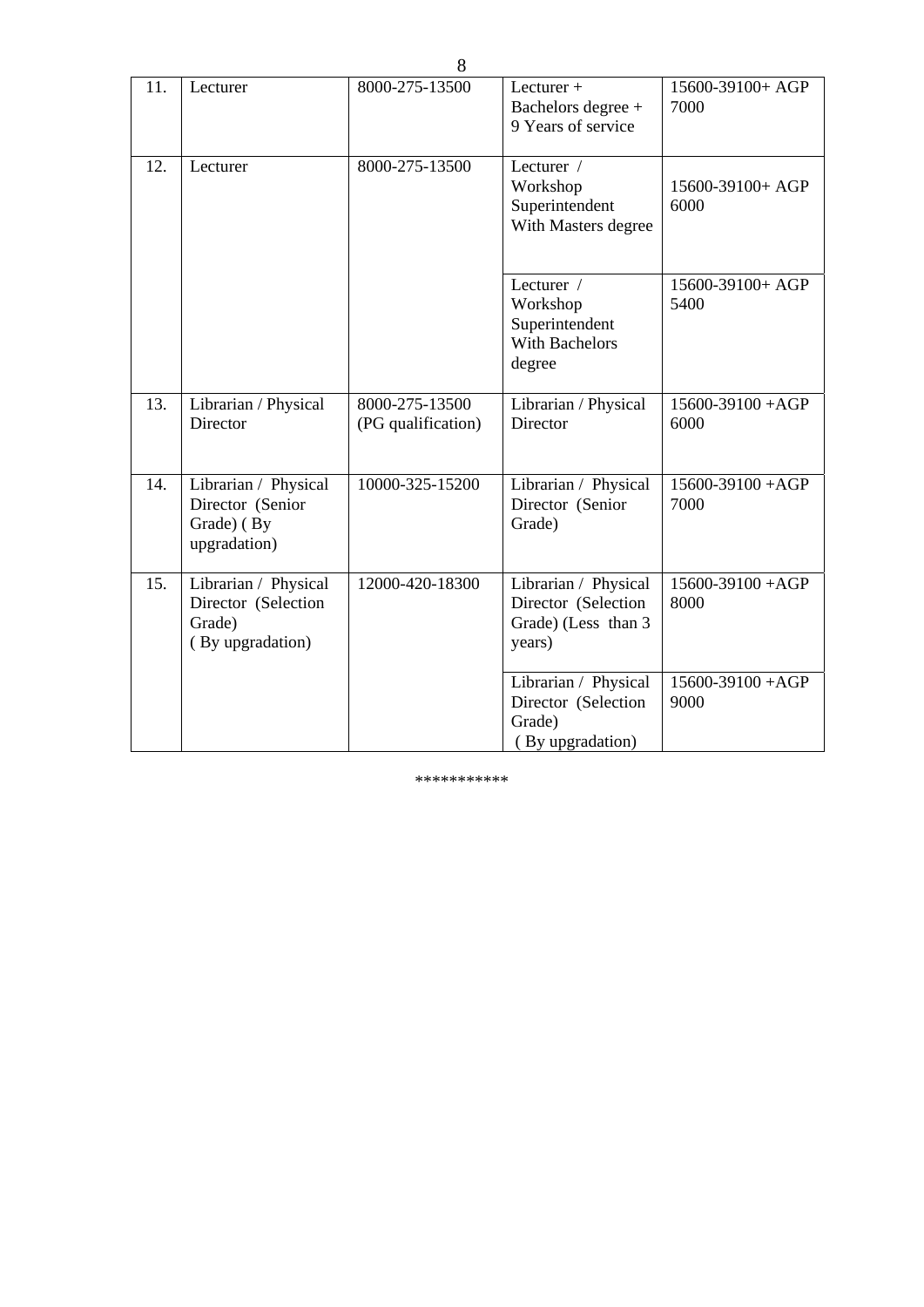## **APPENDIX - I**

# **Revised Pay Scales, Service conditions and Career Advancement Scheme for teachers and equivalent positions:**

The pay structure for different categories of teachers and equivalent positions shall be as indicated below:

# **1. Lecturer in Polytechnics**

- (i) Persons with B.Tech qualification in appropriate branch / discipline either entering the teaching profession newly or Lecturers already in service in Polytechnic Institutions shall be designated as Lecturer and shall be placed in the Pay Band of Rs.15600-39100 with AGP of Rs.5400 and will move to AGP of Rs.6000 on completion of Masters degree in qualification in appropriate branch / discipline.
- (ii) Persons with M.Tech qualification in appropriate branch / discipline either entering the teaching profession newly or Lecturers already in service in Polytechnic Institutions shall be designated as Lecturer and shall be placed in the Pay Band of Rs.15600-39100 with AGP of Rs.6000.
- (iii) A Lecturer with completed service of 4 years, possessing Ph. D Degree in the relevant branch / discipline shall be eligible, for moving up to AGP of Rs.7000.
- (iv) A lecturer possessing Masters degree in the relevant branch / discipline as defined for technical education shall be eligible for the AGP of Rs.7,000 after completion of 5 years service as Lecturer.
- (v) Lecturers who do not have Ph.D or a Master's degree in the relevant branch / discipline of a program shall be eligible for the AGP of Rs.6,000 only after completion of 6 years' service as Lecturer.
- (vi) Lecturers who do not have Ph.D or a Master's degree in the relevant branch / discipline of a program shall be eligible for the AGP of Rs.7,000 only after completion of 9 years' service as Lecturer.
- (vii) The upward movement from AGP of Rs.5000 to AGP of Rs.6000 and from AGP of Rs.6000 to Rs.7000 for all Lecturers shall be subject to their satisfying other conditions as laid down by All India Council for Technical Education / State Government.
- (viii) The pay of the incumbents to the posts of Lecturer (senior scale) (i.e. the pre-revised scale of Rs.10,000-15200) shall be fixed at the appropriate stage in Pay Band of Rs.15600- 39100 based on their present pay, with AGP of Rs.7000.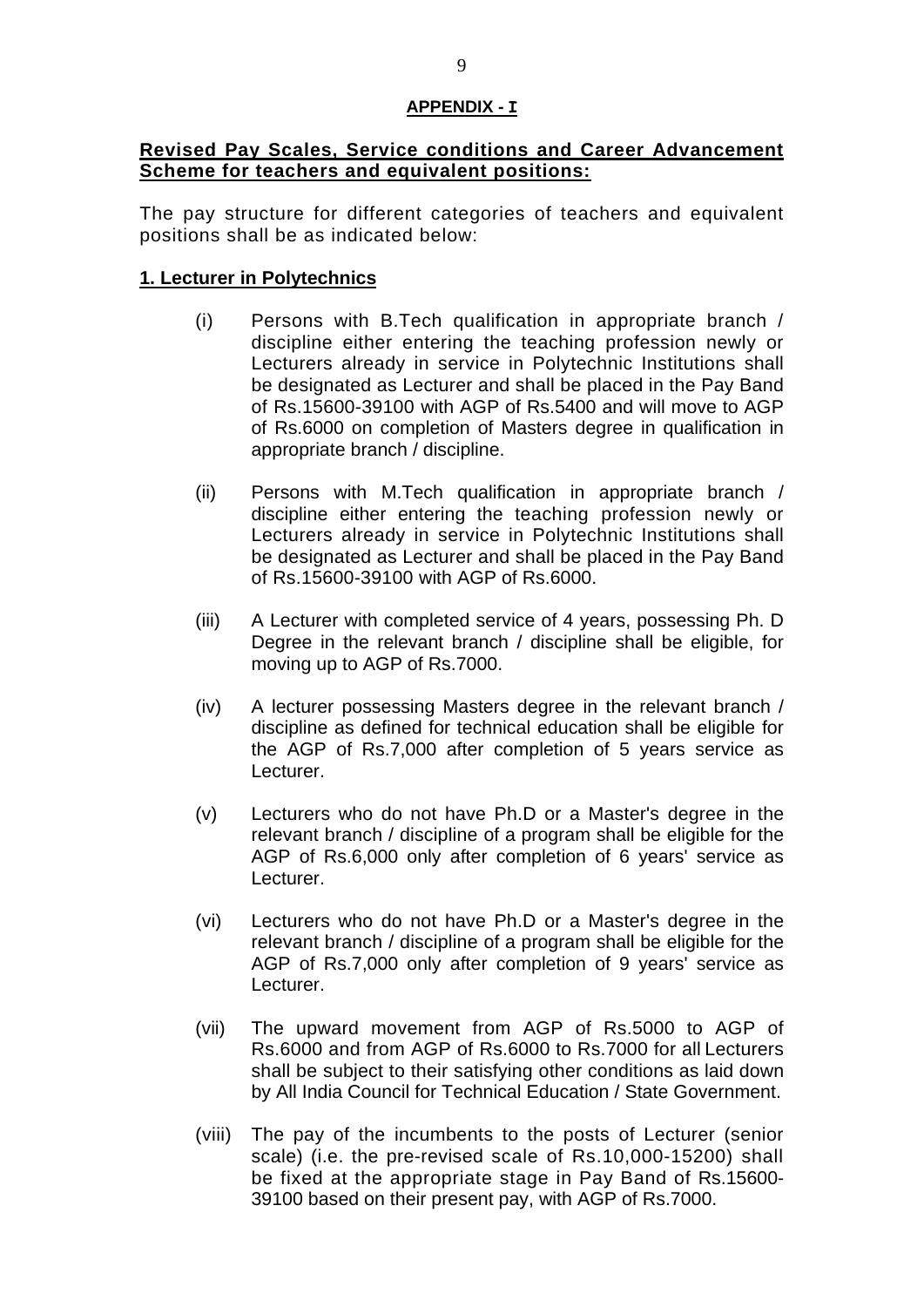- (ix) Lecturers with completed service of 5 years with the AGP of Rs.7000 shall be eligible, subject to other requirements laid down by the All India Council for Technical Education / State Government to move up to the AGP of Rs.8000.
- (x) Incumbent Lecturers (Selection Grade) who have completed 3 years in the pre-revised pay scale of Rs.12000-18300 on 1.1.2006 shall be placed in Pay Band of Rs.37400-67000 with AGP of Rs.9000 and shall be continued to be designated as Lecturers (Selection Grade)
- (xi) Incumbent Lecturers (Selection Grade) who had not completed three years in the pay scale of Rs.12000-18300 on 1.1.2006 shall be placed at the appropriate stage in the Pay Band of Rs.15600-39100 with AGP of Rs.8000 till they complete 3 years of service in the grade of Lecturer (Selection Grade), and thereafter shall be placed in the higher Pay Band of Rs.37400-67000 and accordingly designated as Lecturers (Selection Grade)
- (xii) Lecturers (Selection Grade), completing 3 years of teaching with the AGP of Rs.8000 shall be eligible, subject to other conditions, as may be prescribed by All India Council for Technical Education / State Government to move to the Pay Band of Rs.37400-67000 with AGP of Rs.9000.
- xiii) Posts of Head of Department shall be in the Pay Band of Rs.37400-67000, with AGP of Rs.9000. Directly recruited Head of Department shall be placed in the Pay Band of Rs.37400-67000 with an AGP of Rs.9000, at the appropriate stage in the Pay Band in terms of the conditions of appointment.
- (xiv) Head of the Department (HOD), completing 3 years of service in the AGP of Rs.9000 and possessing a Ph.D. degree in the relevant discipline shall be eligible, subject to other conditions of academic performance as laid down by the All India Council for Technical Education / State Government, shall be placed in Rs.37400-67000 with AGP of Rs.10000.
- (xv) For initial direct recruitment at the level of Lecturers, Head of Department and Principal, the eligibility conditions in respect of academic and research requirements shall be as may be or have been prescribed by the All India Council for Technical Education / State Government through Regulations.
- (xvi) All advancements to higher grade pays in various cadres will be effected subject to completion of two All India Council for Technical Education / State Government approved refresher programs of not less than two weeks duration each and two one week each Technical Education Quality Improvement Programme (TEQIP) sponsored programmes.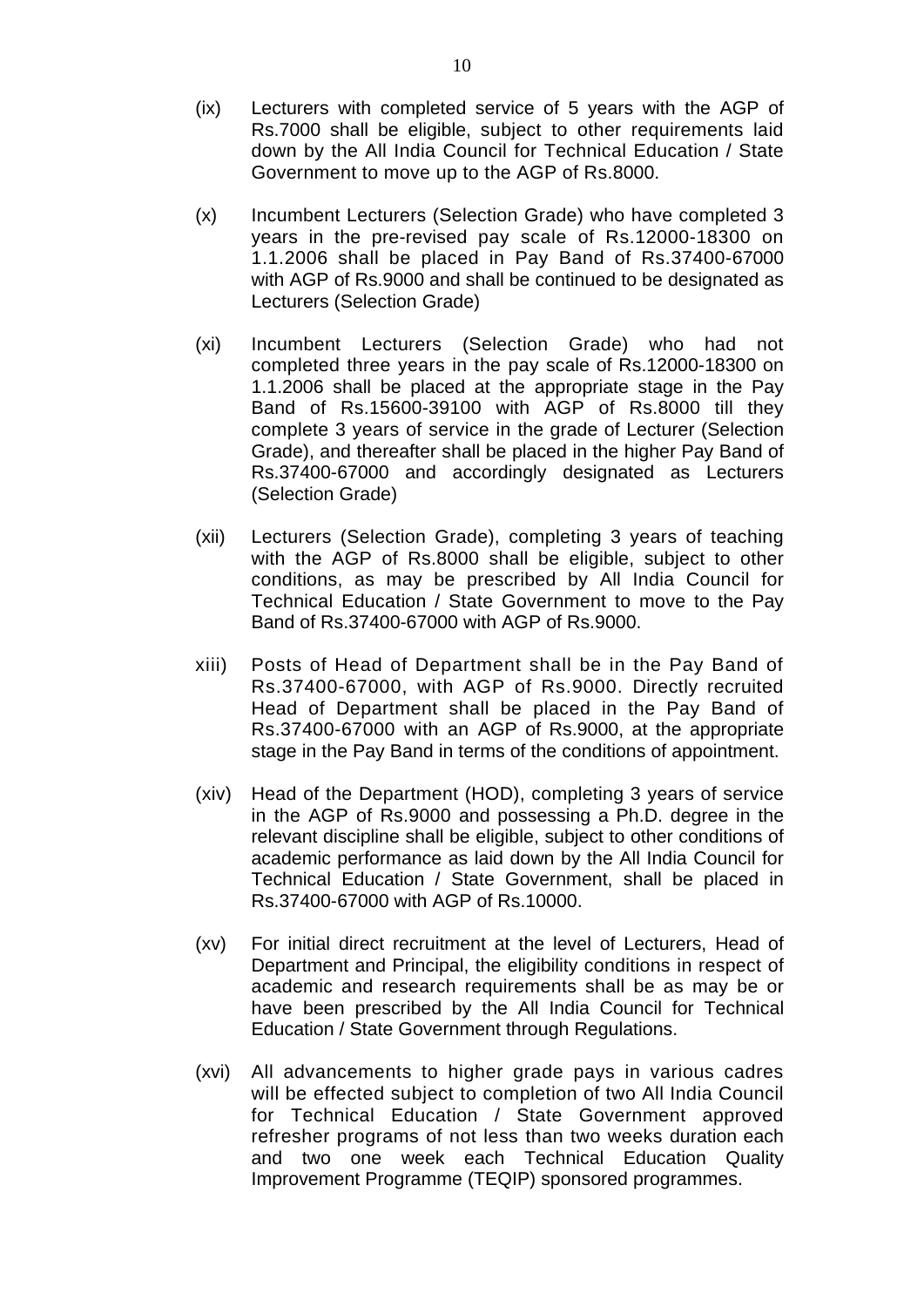# **2. Workshop Superintendent**

Workshop Superintendent shall be treated at par with Lecturers and is to be considered for upward mobility similar to that of Lecturers.

# **3. Pay Scales and Career Advancement Scheme for Librarians etc:**

## **(a) Assistant Librarian / College Librarian:**

 (i) Assistant Librarian/ College Librarian in the pre-revised scale of pay of Rs.8000-13500 shall be placed in the Pay Band of Rs.15600-39100 with AGP of Rs.6000.

 (ii) All conditions of eligibility and academic qualifications laid down by the All India Council for Technical Education / State Government shall be applicable for direct recruitment of Assistant Librarian/ College Librarian.

# **(b) Assistant Librarian (Sr. Scale )/ College Librarian (Sr. Scale)**

 (i) The posts of Assistant Librarian (Sr. Scale)/ College Librarian (Sr. Scale) in the pre-revised scale of pay of Rs.10000-15200 shall be placed in the Pay Band of Rs.15600-39100 with AGP of Rs.7000.

 (ii) Assistant Librarian/ College Librarian possessing Ph.D. in Library Science at the entry level, after completing service of 4 years in the AGP of Rs.6000, and if otherwise eligible as per guidelines laid down by the All India Council for Technical Education / State Government shall be eligible for the higher AGP of Rs.7000 within the Pay Band of Rs.15600-39100.

(iii) Assistant Librarian/ College Librarian not possessing Ph.D. but only M.Phil in Library Science at the entry level after completing service of 5 years in the AGP of Rs.6000, if otherwise eligible as per guidelines laid down by the All India Council for Technical Education / State Government shall be become eligible for the higher AGP of Rs.7000.

(iv) After completing service of 6 years in the AGP of Rs.6000 Assistant Librarian/College Librarian without the relevant Ph.D. and M.Phil shall, if otherwise eligible as per guidelines laid down by the All India Council for Technical Education / State Government move to the higher AGP of Rs.7000.

 (v) The pay of the existing Assistant Librarian (Sr. Scale)/ College Librarian (Sr. Scale) in the pre-revised scale of pay of Rs.10000-15200 shall be fixed in the Pay Band of Rs.15600-39100 with AGP of Rs.7000 at an appropriate stage based on their present pay,

# **( c ) Deputy Librarian / Assistant Librarian (Selection Grade) / College Librarian (Selection Grade)**

(i) Deputy Librarians who are directly recruited at present shall be placed in the Pay Band of Rs.15600-39100 with AGP of Rs.8000 initially at the time of recruitment.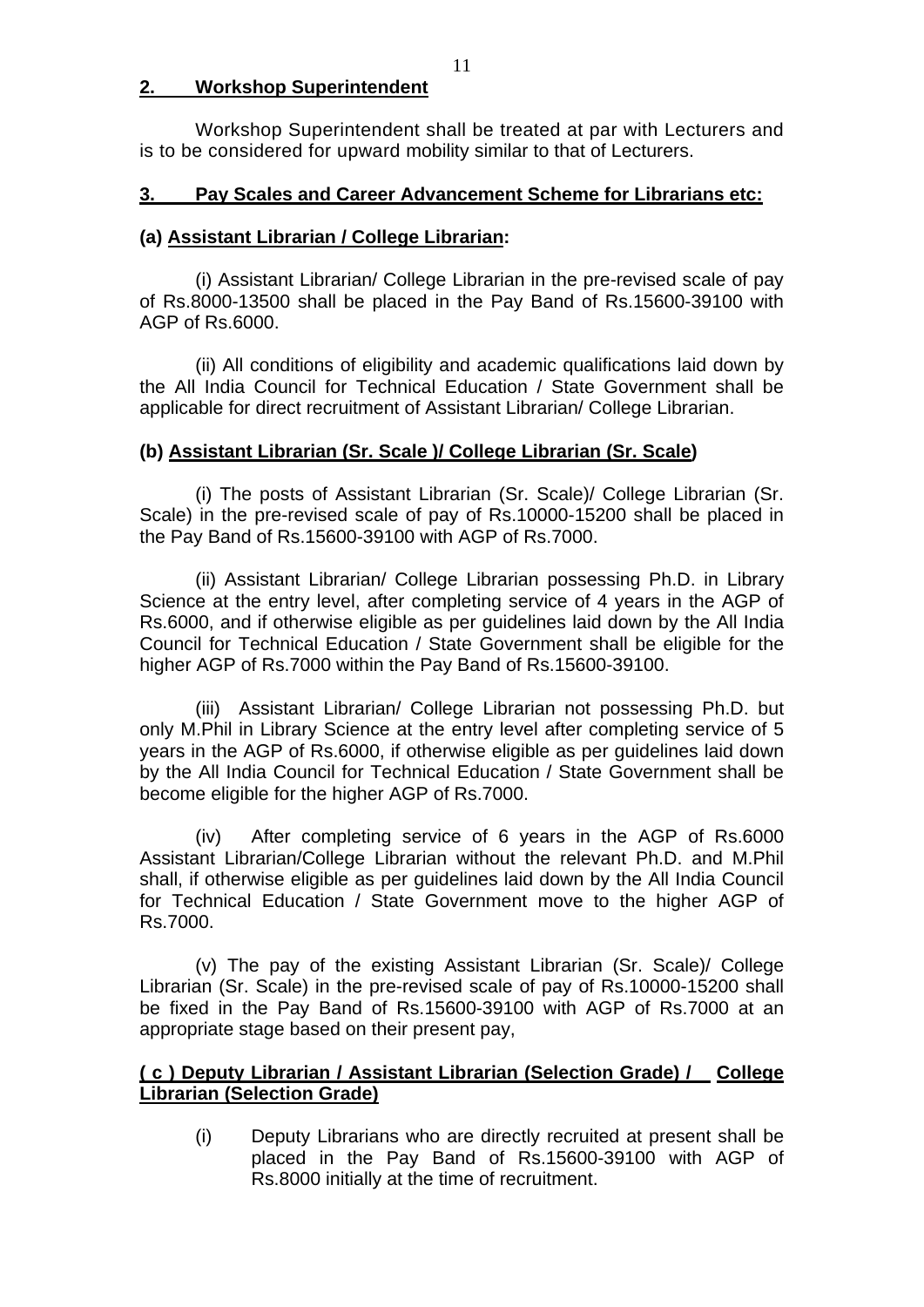- (ii) On completion of service of 5 years, Assistant Librarian (Senior Scale)/ College Librarian (Senior Scale) shall be eligible for the post of Deputy Librarian/ equivalent posts in Pay Band of Rs.15600-39100, with Academic Grade Pay of Rs.8,000, subject to their fulfilling other conditions of eligibility (such as Ph.D. degree or equivalent published work etc. for Deputy Librarian) as laid down by the All India Council for Technical Education / State Government. They shall be designated as Deputy Librarian/ Assistant Librarian (Selection Grade)/ College Librarian (Selection Grade), as the case may be.
- (iii) The existing process of selection by a Selection Committee shall continue in respect of promotion to the post of Deputy Librarian and their equivalent positions.
- (iv) After completing 3 years in the Pay Band of Rs.15600-39100 with an AGP of Rs.8000, Deputy Librarians/ equivalent positions shall move to the Pay Band of Rs.37400-67000 and AGP of Rs.9000, subject to fulfilling other conditions of eligibility laid down by the All India Council for Technical Education / State Government.
- (v) Assistant Librarians (Senior Scale) / College Librarians (Senior Scale) in the AGP of Rs.7000 not possessing Ph.D. in Library Science or equivalent published work but who fulfil other criteria prescribed by the All India Council for Technical Education / State Government shall also be eligible for being placed in the AGP of Rs.8000.
- (vi) Incumbents to the posts of Deputy Librarian/ Assistant Librarian (Selection Grade)/College Librarian (Selection Grade) who have completed three years in the pre-revised pay scale of Rs.12000- 18300 on 1.1.2006 shall be fixed at an appropriate stage in the Pay Band of Rs.37400-67000 with an AGP of Rs.9000. They shall continue to be designated as Deputy Librarian/ Assistant Librarian (Selection Grade)/College Librarian (Selection Grade).
- (vii) Incumbents to the posts of Deputy Librarian/ Assistant Librarian (Selection Grade)/College Librarian (Selection Grade) who have not completed the requirement of three years in the pre-revised pay scale of Rs.12000-18300, for being eligible to be placed in the higher Pay Band of Rs.37400-67000, shall be placed at an appropriate stage with Academic Grade Pay of Rs.8000 till they complete three years of service as Deputy Librarian/ Assistant Librarian (Selection Grade)/ College Librarian (Selection Grade).
- (viii) Pay in regard to the directly recruited Deputy Librarians shall be initially fixed In Pay Band Rs.15600-39100 with AGP of Rs.8000. They shall move to the Pay Band of Rs.37400-67000 with AGP of Rs.9000 after completing three years of service in the AGP of Rs.8000.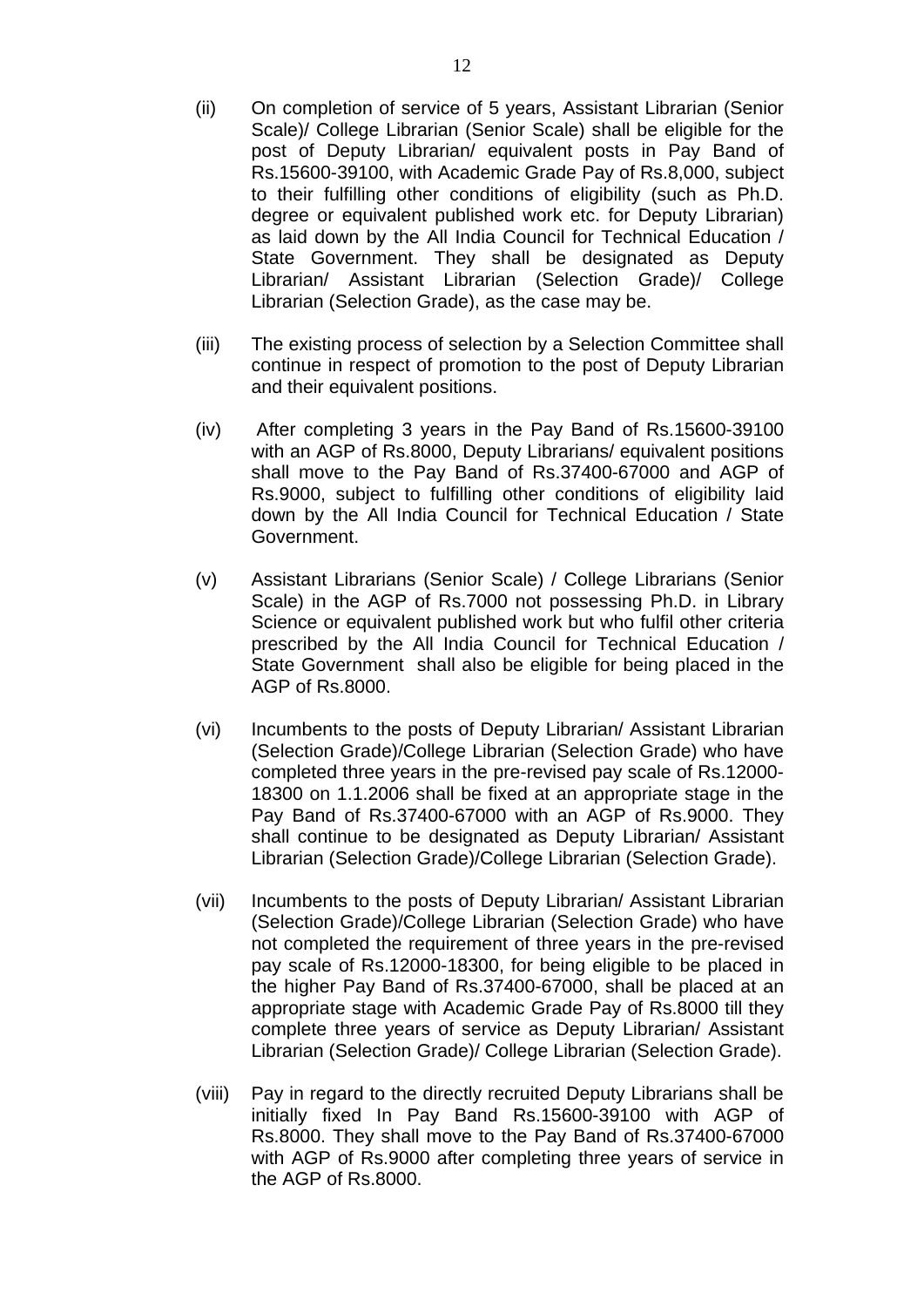(ix) The existing conditions of eligibility and academic qualifications prescribed by the All India Council for Technical Education / any other conditions laid down by the State Government shall continue to be applicable for direct recruitment to the post of Deputy Librarian.

# **4. Pay Scales and Career Advancement Scheme for Physical Education Personnel:**

# **(a) Assistant Director of Physical Education (Assistant DPE)/ College Director of Physical Education (College DPE)**

- (i) The Assistant Director of Physical Education/ College Director of Physical Education in the pre-revised pay scale of Rs.8000- 13500 shall be placed in the Pay Band of Rs.15600-39100 with AGP of Rs.6000.
- (ii) Pay of incumbent Assistant Directors of Physical Education/ College Director of Physical Education shall be fixed at an appropriate stage in the Pay Band of Rs.15600-39100 with AGP of Rs.6000, in accordance with the 'fixation formula' of the 6<sup>th</sup> Central Pay Commission (CPC)
- (iii) All existing conditions of eligibility and academic qualifications laid down by the All India Council for Technical Education / State Government shall continue to be applicable for direct recruitment of Assistant Director of Physical Education/College Director of Physical Education

# **(b) Assistant Director of Physical Education (Senior Scale)/ College Director of Physical Education (Senior Scale)**

- (i) Assistant Directors of Physical Education (Senior Scale)/ College Director of Physical Education (Senior Scale) in the prerevised pay scale of Rs.10000-15200 shall be placed in the Pay Band of Rs.15600-39100 with AGP of Rs.7000.
- (ii) Assistant Directors of Physical Education (Senior Scale)/ College Director of Physical Education (Senior Scale) possessing Ph.D. in Physical Education at the entry level of Assistant Director of Physical Education / College Director of Physical Education in the AGP of Rs.6000 shall, after completing service of four years in the AGP of Rs.6000, and if otherwise eligible as per guidelines prescribed by the All India Council for Technical Education / State Government move to higher AGP of Rs.7000 in the Pay Band of Rs.15600-39100.
- (iii) Assistant Directors of Physical Education (Senior Scale)/ College Director of Physical Education (Senior Scale) possessing M.Phil in Physical Education at the entry level of Assistant Director of Physical Education / College Director of Physical Education in the AGP of Rs.6000 shall, after completing service of five years in the AGP of Rs.6000, be eligible for the higher AGP of Rs.7000.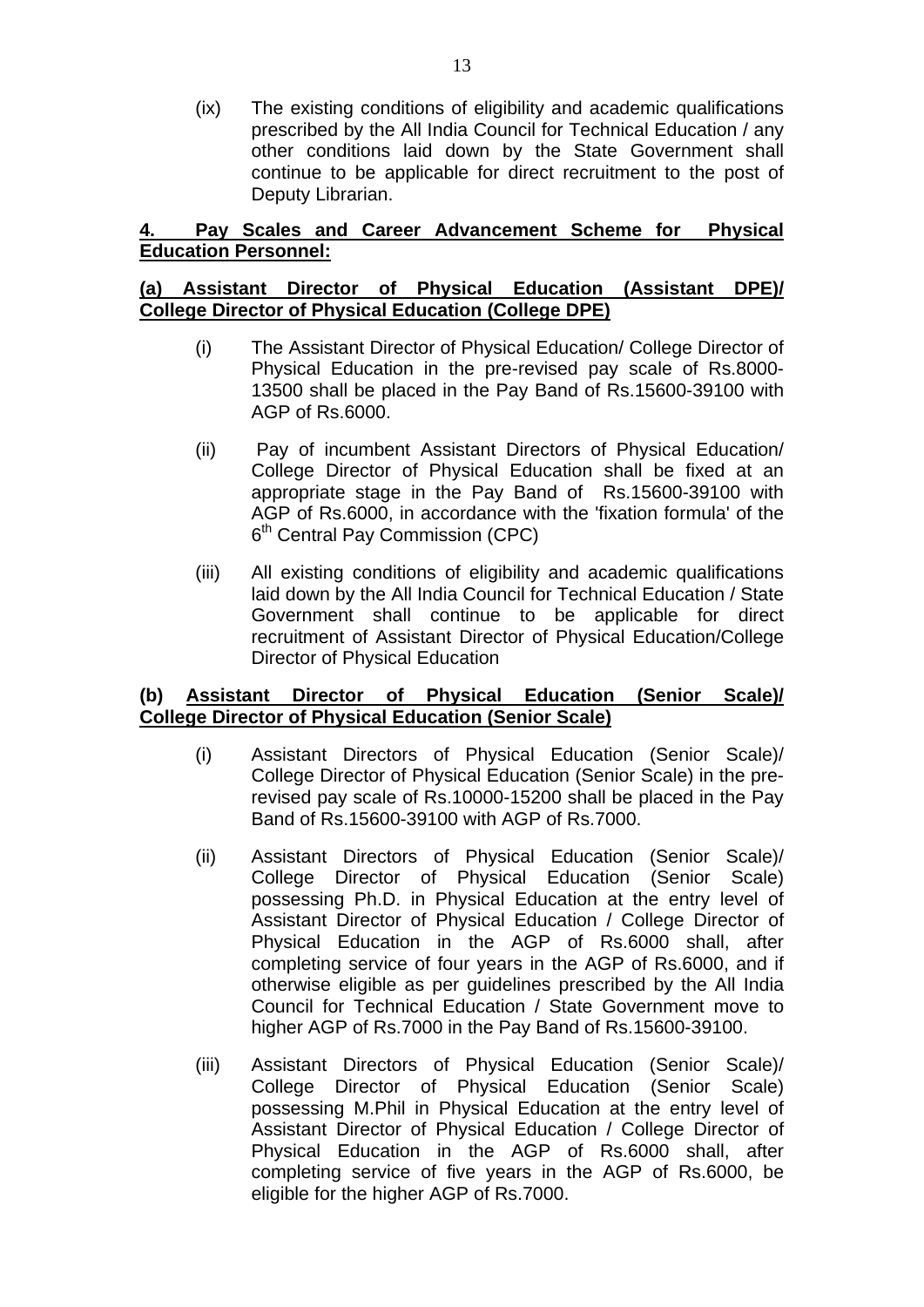- (iv) Assistant Directors of Physical Education/ College Directors of Physical Education without the relevant Ph.D. and M.Phil shall, after completing service of six years as Assistant Director of Physical Education/College Directors of Physical Education in the AGP of Rs.6000, and if otherwise eligible as per guidelines prescribed by the All India Council for Technical Education / State Government, be eligible for being placed in the AGP of Rs.7000.
- (v) Pay of incumbent Assistant Directors of Physical Education (Senior Scale)/ College DPE (Senior Scale) shall be fixed in Pay Band of Rs.15600-39100 at an appropriate stage in the AGP of Rs.7000, as per the 'fixation formula' of the  $6<sup>th</sup>$  CPC.

# **(c) Deputy Director of Physical Education / Assistant Director of Physical Education (Selection Grade)/ College Director of Physical Education (Selection Grade)**

- (i) After completing service of five years in the Pay Band of Rs.15600-39100 with the AGP of Rs.7000 and subject to satisfying other eligibility conditions laid down by the All India Council for Technical Education / State Government, Assistant Director of Physical Education (Senior Scale)/ College Director of Physical Education (Senior Scale) shall move to AGP of Rs.8000 in the Pay Band of Rs.15600-39100. They shall be designated as Deputy Director of Physical Education/ Assistant Director of Physical Education (Selection Grade)/ College Director of Physical Education (Selection Grade), as the case may be.
- (ii) After completing service of three years in the Pay Band of Rs.15600-39100 and the AGP of Rs.8000 and subject to eligibility laid down by the All India Council for Technical Education / State Government Deputy Director of Physical Education / Assistant Director of Physical Education (Selection Grade)/ College Director of Physical Education (Selection Grade) shall move to the Pay Band of Rs.37400-67000 with the AGP of Rs.9000. They shall continue to be designated as Deputy Director of Physical Education / Assistant Director of Physical Education (Selection Grade)/ College DPE (Selection Grade)
- (iii) All Incumbents to the post of Deputy Director of Physical Education / Assistant Director of Physical Education (Selection Grade)/College Director of Physical Education (Selection Grade) who have completed service of at least three years in the prerevised Pay Scale of Rs.12000-18300 as on 1.1.2006 shall be eligible to be fixed in the Pay Band of Rs.37400-67000 with AGP of Rs.9000.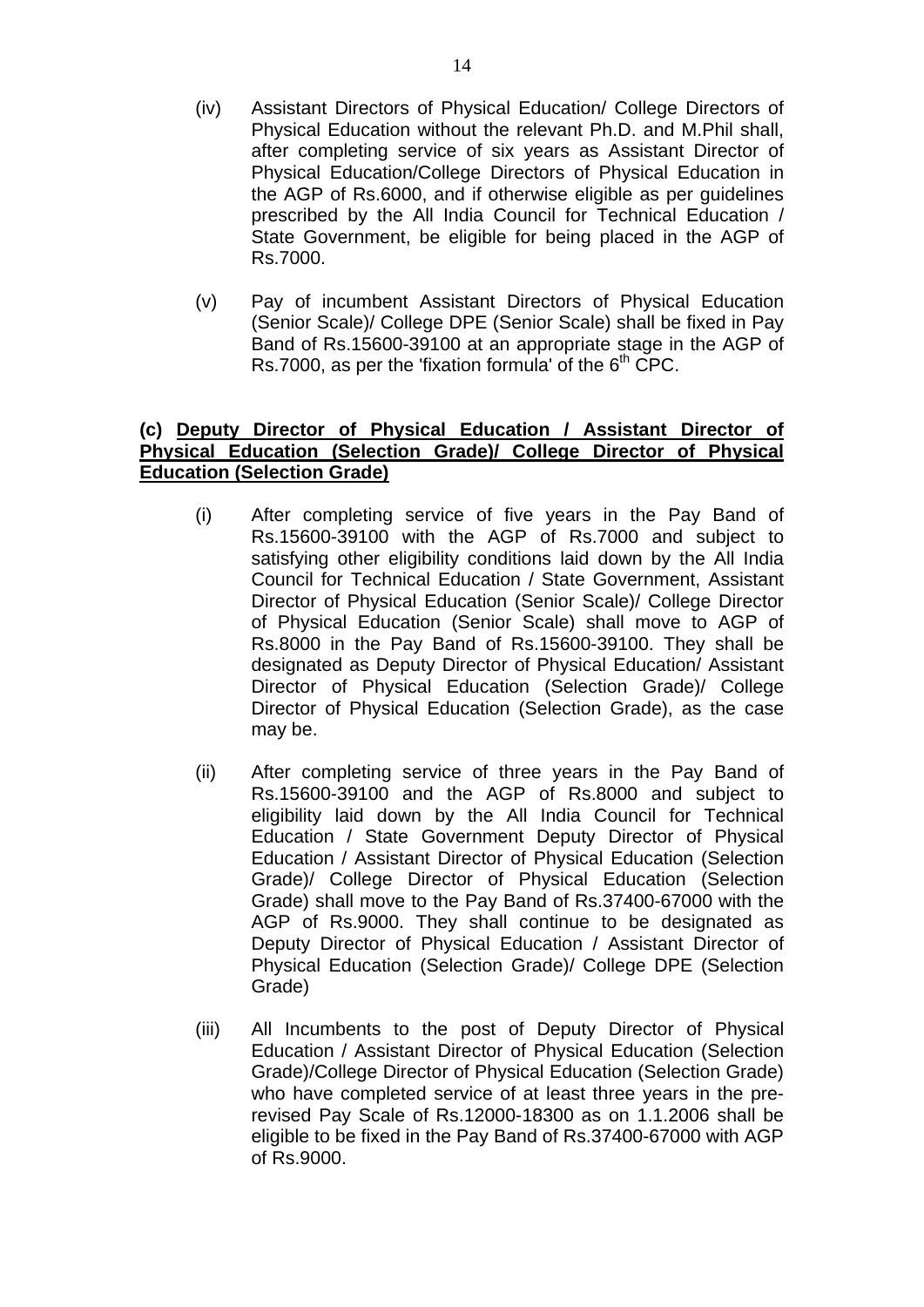- (iv) All incumbents to the post of Deputy Director of Physical Education / Assistant Director of Physical Education (Selection Grade)/College Director of Physical Education (Selection Grade) whose services in the pre-revised Pay Scale of Rs.12000-18300 fall short of three years which would have made them eligible to move to the higher Pay Band, shall be placed at an appropriate stage at the AGP of Rs.8000 in the Pay Band of Rs.15600- 39100 till they complete the required service of three years as Deputy Director of Physical Education / Assistant Director of Physical Education (Selection Grade)/ College Director of Physical Education (Selection Grade) in the pre-revised Pay Scale.
- (v) Pay of the directly recruited Deputy Director of Physical Education shall be initially fixed with the AGP of Rs.8000 in the Pay Band of Rs.15600-39100, and after completing 3 years of service directly recruited Deputy Director of Physical Education and equivalents shall move to Pay Band Rs.37400-67000 with AGP of Rs.9000.

\*\*\*\*\*\*\*\*\*\*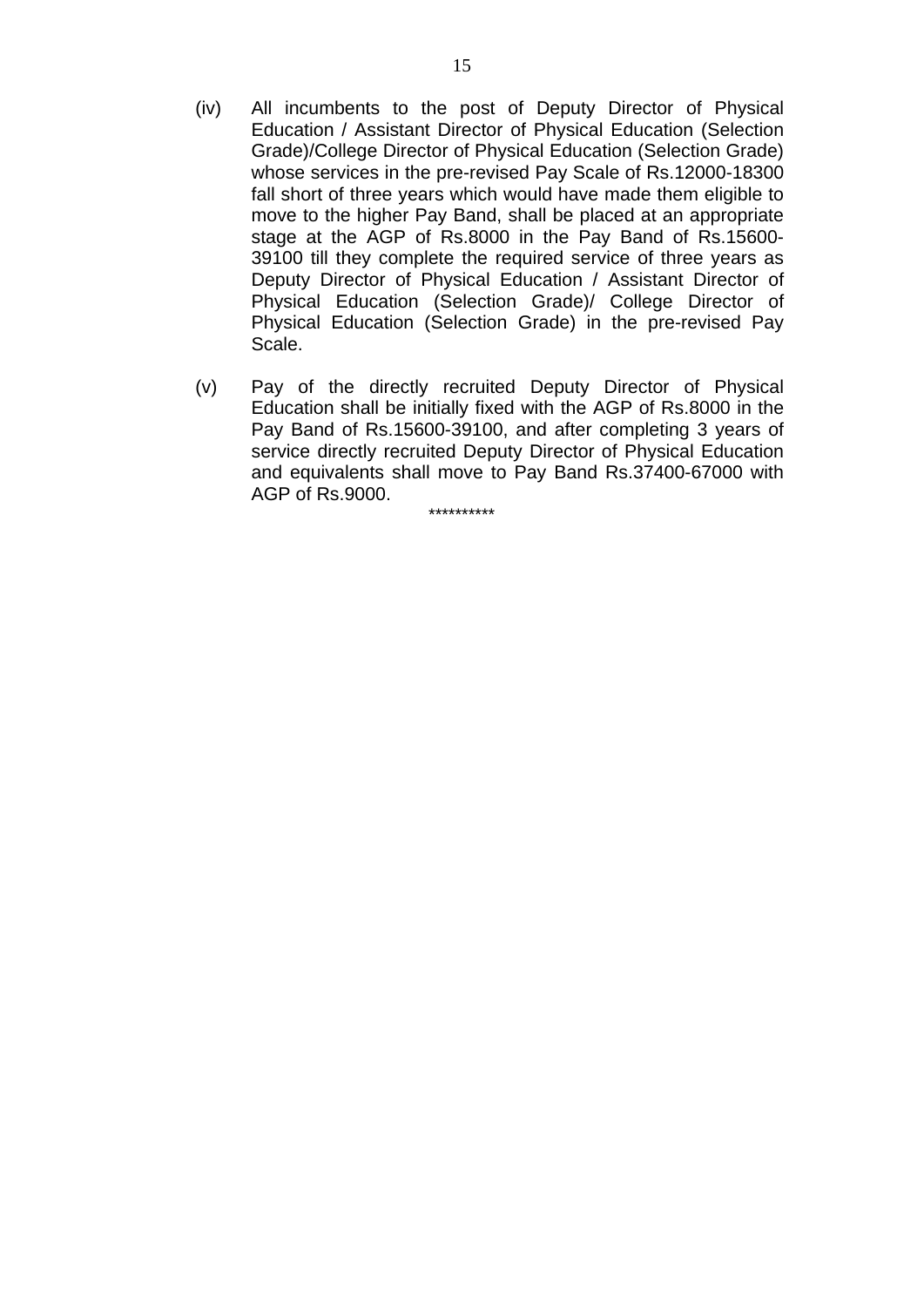# **APPENDIX II**

## **Incentives for Ph.D. / M.Tech. and other higher qualification:**

(i) Five non-compounded advance increments shall be admissible at the entry level of recruitment to persons possessing the degree of Ph.D. awarded in the relevant discipline by a university following the process of registration, course-work and external evaluation as prescribed by UGC. If Ph.D is prescribed as an essential qualification for the post, no incentive increment shall be given. Further, incentive increments shall be given only for one Ph.D. Additional Ph.Ds would not entitle a person for additional incentive increments.

(ii) M.Phil degree holders at the time of recruitment to the post of Lecturer shall be entitled to two non-compounded advance increments. subject to the condition that the M.Phil., awarded is in the relevant discipline and is an additional qualification. If M.Phil., is prescribed as an essential qualification for the post, no incentive increment shall be given. If any person is also a Ph.D degree holder for which he is eligible for incentive increments as in (i) above, then he would not be eligible for incentive increment for possessing M.Phil. Further, incentive increment would be restricted for one M.Phil. Additional M.Phils would not entitle a person to claim additional incentive increments.

(iii) Those possessing Post Graduate degree in a professional course such as M.Tech. in relevant branch / discipline recognized by a statutory University shall also be entitled to 2 non-compounded advance increments at the entry level. Subject to the condition that the Professional Course awarded is in the relevant discipline and is an additional qualification. If the Professional Course is prescribed as an essential qualification for the post, no incentive increment shall be given. Further, the person should not have claimed any incentive increment due to his possessing a Ph.D or M.Phil for claiming incentive for the Professional Course.

(iv) Teachers who complete their Ph.D. degree while in service shall be entitled to three non-compounded increments if such Ph.D. is in the relevant branch / discipline and has been awarded by a university complying with the process prescribed by the UGC. If Ph.D. is prescribed as an essential qualification for the post, no incentive increment shall be given. This would not be eligible if a person has got incentive increments for Ph.D. in any other relevant discipline.

(v) However, teachers in service who have been awarded Ph.D. at the time of coming into force of this Scheme shall be entitled to the award of three non-compounded increments only if the Ph.D. has been awarded by an University which has been notified by UGC.

(vi) Teachers in service who have not yet enrolled for Ph.D. shall therefore derive the benefit of three non-compounded increments only on award of Ph.D, by a university recognized by UGC.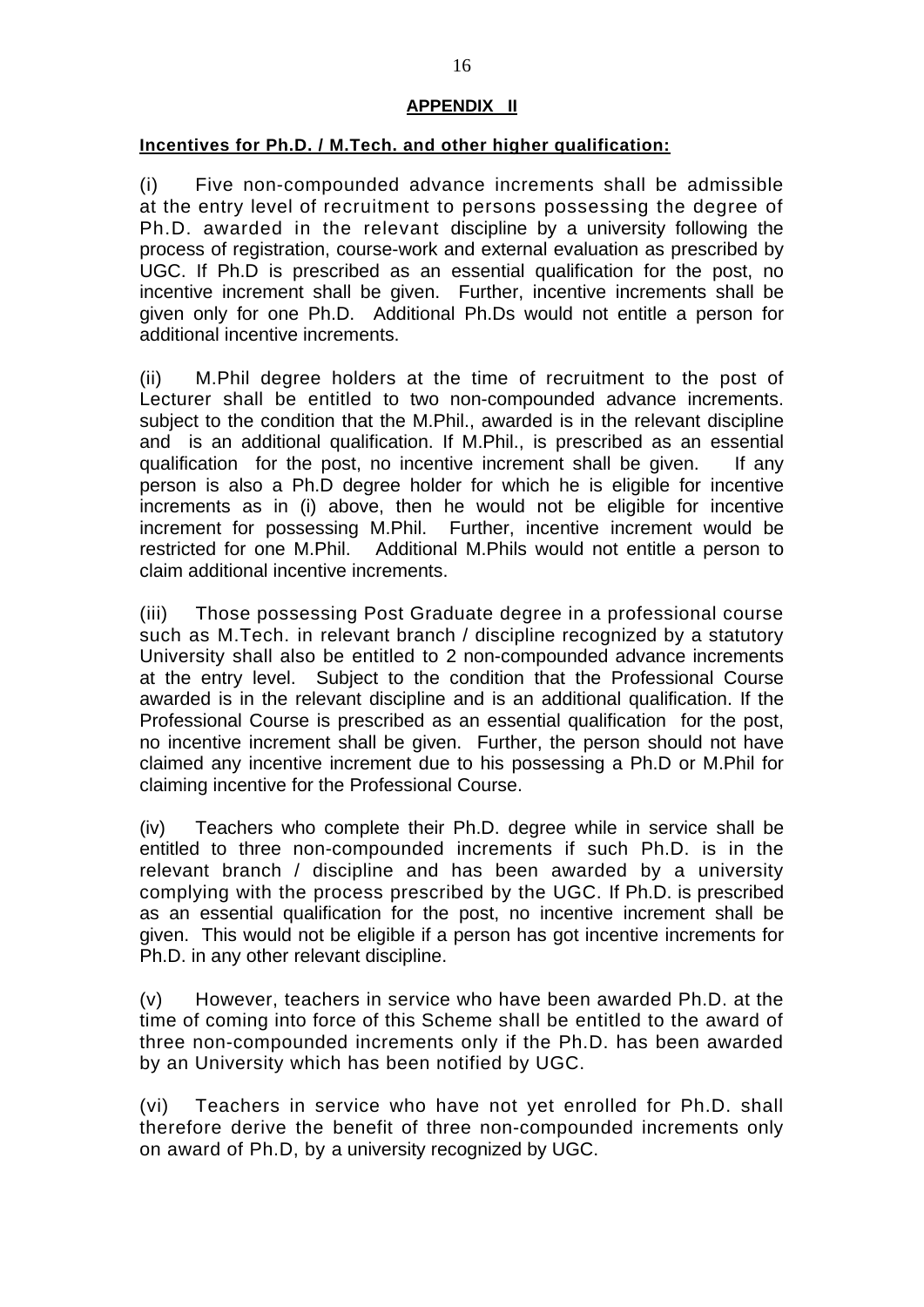(vii) Teachers who acquire M.Phil. degree or a M.Tech degree in a relevant Branch / discipline recognised by a Statutory University while in service, shall be entitled to one advance increment. If Post Graduate qualification in a particular subject is not a mandatory requirement at the entry level of recruitment, acquisition of such a qualification for in service candidates shall also entitle them to one advance increment. Further incentive increment would be eligible only once and multiple incentive increments for different M.Phil/ Professional degrees in relevant disciplines are not permitted.

(viii) Five non-compounded advance increments shall be admissible to Assistant Librarian/ College Librarian who are recruited at entry level with Ph.D. degree in the discipline of library science from a university complying with the process prescribed by the UGC in respect of enrolment, course-work and evaluation process for the award of Ph.D. in library science. Further, incentive increments would be eligible for only one Ph.D. and not for multiple Ph.Ds.

(ix) Assistant Librarian/ College Librarian and other Library personnel acquiring the degree of Ph.D, at any time while in service, in the discipline of library science from a university complying with the process prescribed by the UGC in respect of enrolment, course-work and evaluation shall be entitled to three non-compounded advance increments. Further, incentive increments would be eligible for only one Ph.D. and not for multiple Ph.Ds.

(x) However, persons in posts of Assistant Librarian/College Librarian or higher positions who have been awarded Ph.D. in library science at the time of coming into force of this Scheme shall be entitled to the award of three non compounded increments only on the award of Ph.D. and of the University awarded by the UGC

(xi) In respect of every other case of persons in the posts of Assistant Librarian/ College Librarian or higher positions who are already enrolled for Ph.D. shall avail the benefit of three non-compounded increments only on award of Ph.D. and only if the university awarding the Ph.D. has been notified by the UGC

(xii) Assistant Librarian/ College Librarian and others in higher Library positions in service who have not yet enrolled for Ph.D. shall therefore derive the benefit of three non-compounded increments only on award of Ph.D, by a University notified by the UGC.

(xiii) Two non-compounded advance increments shall be admissible for Assistant Librarian/ College Librarian with M.Phil degree in Library Science at the entry level. Assistant Librarian/ College Librarian and those in higher positions acquiring M.Phil degree in Library Science at any time during the course of their service, shall be entitled to one advance increment subject to the condition that the incentive increments shall be for only one M.Phil. and not for multiple M.Phils and provided they have not availed incentive increments for having Ph.D.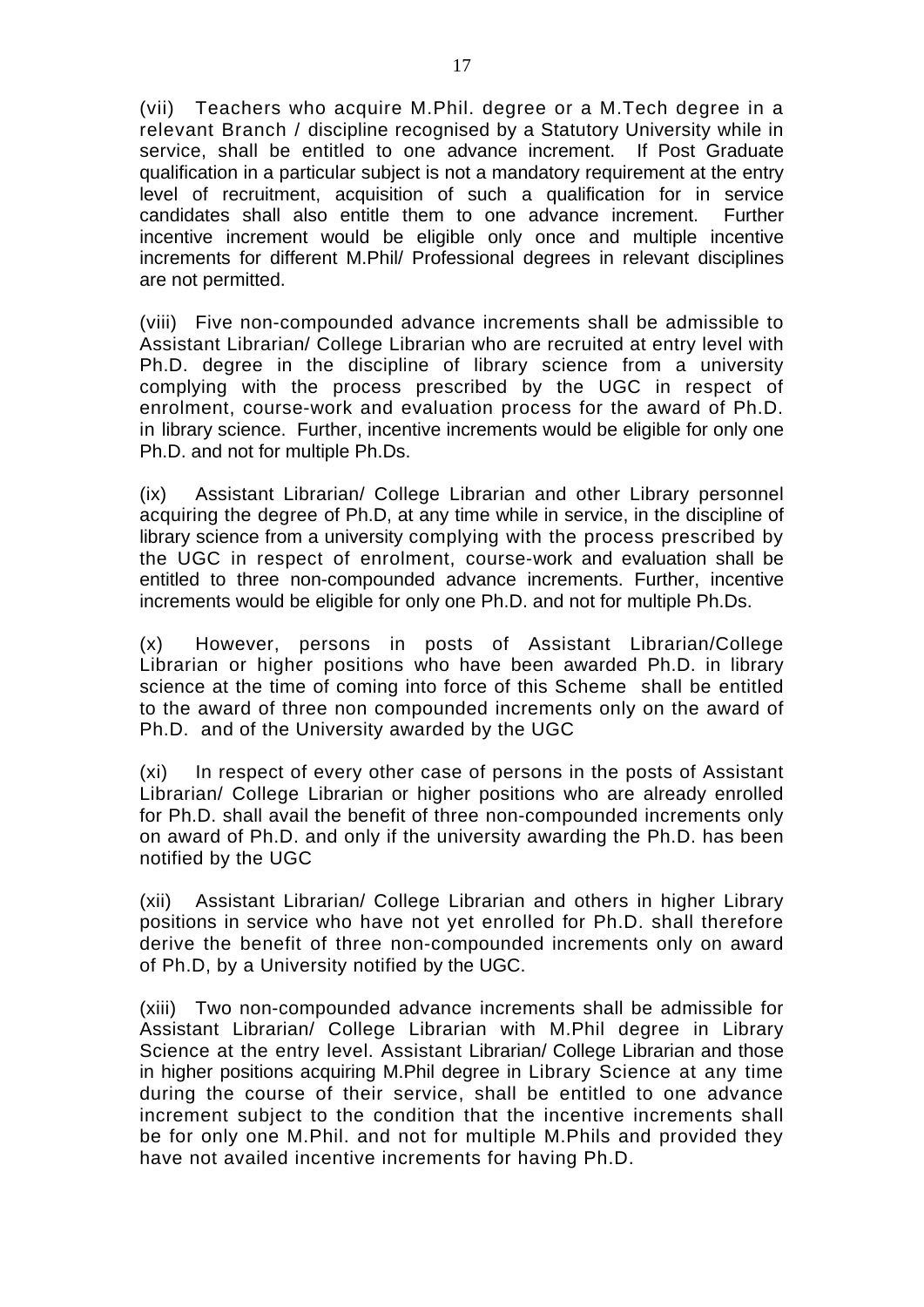(xiv) Two non-compounded advance increments shall be admissible for Assistant Director of Physical Education/ College DPE with M.Phil degree in Physical Education at the entry level. Assistant Director of Physical Education/ College DPE and those in higher positions acquiring MPhil degree in Physical Education at any time during the course of their service, shall be entitled to one advance increment subject to the condition that incentive shall be limited to only one M.Phil and not for multiple M.Phils, and provided they have not availed the incentive increment for having Ph.D. qualification.

(xv) Not withstanding anything in the foregoing clauses, those who have already availed the benefits of advance increments for possessing Ph.D./ M.Phil. at the entry level under the earlier scheme shall not be entitled to the benefit of advance increments under this Scheme.

(xvi) For posts at the entry level where no such advance increments were admissible for possessing Ph.D/ M.Tech. under the earlier scheme, the benefit of five advance increments for possessing Ph.D./ M.Tech. shall be available to only those appointments which have been made on or after the coming into force of this Scheme.

\*\*\*\*\*\*\*\*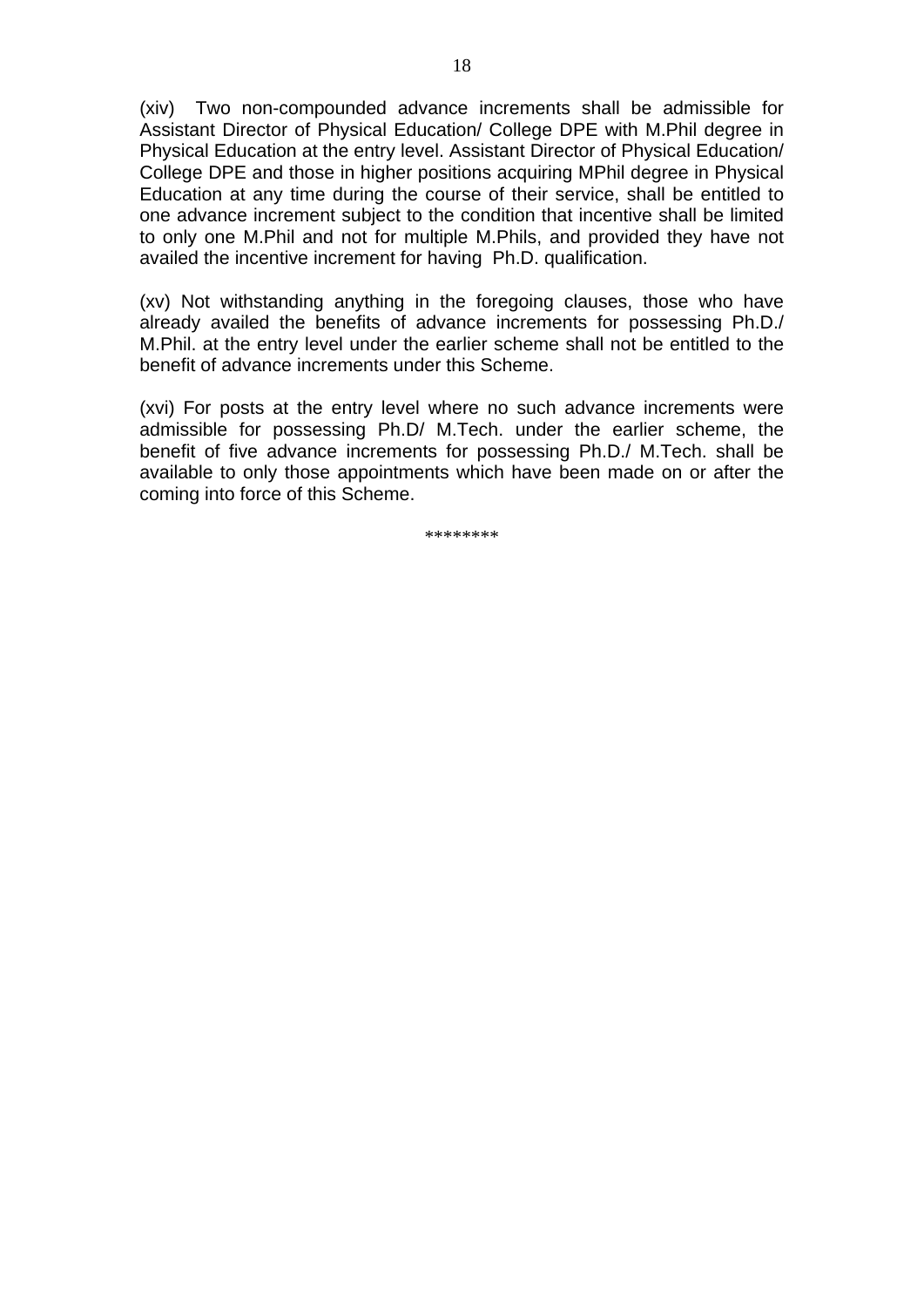# **APPENDIX III**

# **FITMENT TABLE NO.1**

Incumbent Lecturers with Bachelor degree

| <b>Existing Scale</b> |                                   |                                |                                       |       | Revised Pay Band + Academic Grade Pay |                                     |                          |
|-----------------------|-----------------------------------|--------------------------------|---------------------------------------|-------|---------------------------------------|-------------------------------------|--------------------------|
|                       |                                   | Rs.8000-275-13500              |                                       |       | Rs.15600-39100+Rs.5400                |                                     |                          |
| Span<br>of<br>Years   | Stage in<br>the existing<br>scale | Pre-Revised<br>Dearness<br>Pay | D.A. as on<br>$1 - 1 - 2006$<br>(24%) | Total | Pay in<br>the Pay<br><b>Band</b>      | Revised<br>Academic<br>Grade<br>Pay | <b>Revised Basic Pay</b> |
| (1)                   | (2)                               | (3)                            | (4)                                   | (5)   | (6)                                   | (7)                                 | (8)                      |
| 1                     | 8000                              | 4000                           | 2880                                  | 14880 | 15600                                 | 5400                                | 21000                    |
| $\overline{2}$        | 8275                              | 4138                           | 2979                                  | 15392 | 15600                                 | 5400                                | 21000                    |
| 3                     | 8550                              | 4275                           | 3078                                  | 15903 | 15910                                 | 5400                                | 21310                    |
| 4                     | 8825                              | 4413                           | 3177                                  | 16415 | 16420                                 | 5400                                | 21820                    |
| 5                     | 9100                              | 4550                           | 3276                                  | 16926 | 16930                                 | 5400                                | 22330                    |
| 6                     | 9375                              | 4688                           | 3375                                  | 17438 | 17440                                 | 5400                                | 22840                    |
| $\overline{7}$        | 9650                              | 4825                           | 3474                                  | 17949 | 17950                                 | 5400                                | 23350                    |
| 8                     | 9925                              | 4963                           | 3573                                  | 18461 | 18470                                 | 5400                                | 23870                    |
| 9                     | 10200                             | 5100                           | 3672                                  | 18972 | 18980                                 | 5400                                | 24930                    |
| 10                    | 10475                             | 5238                           | 3771                                  | 19484 | 19490                                 | 5400                                | 24890                    |
| 11                    | 10750                             | 5375                           | 3870                                  | 19995 | 20000                                 | 5400                                | 25400                    |
| 12                    | 11025                             | 5513                           | 3969                                  | 20507 | 20510                                 | 5400                                | 25910                    |
| 13                    | 11300                             | 5650                           | 4068                                  | 21018 | 21020                                 | 5400                                | 26420                    |
| 14                    | 11575                             | 5788                           | 4167                                  | 21530 | 21530                                 | 5400                                | 26930                    |
| 15                    | 11850                             | 5925                           | 4266                                  | 22041 | 22050                                 | 5400                                | 27450                    |
| 16                    | 12125                             | 6063                           | 4365                                  | 22553 | 22560                                 | 5400                                | 27960                    |
| 17                    | 12400                             | 6200                           | 4464                                  | 23064 | 23070                                 | 5400                                | 28470                    |
| 18                    | 12675                             | 6338                           | 4563                                  | 23576 | 23580                                 | 5400                                | 28980                    |
| 19                    | 12950                             | 6475                           | 4662                                  | 24087 | 24090                                 | 5400                                | 29490                    |
| 20                    | 13225                             | 6613                           | 4761                                  | 24599 | 24600                                 | 5400                                | 30000                    |
| 21                    | 13500                             | 6750                           | 4860                                  | 25110 | 25110                                 | 5400                                | 30510                    |
| 22                    | 13775                             | 6888                           | 4959                                  | 25622 | 25630                                 | 5400                                | 31030                    |
| 23                    | 14050                             | 7025                           | 5058                                  | 26133 | 26140                                 | 5400                                | 31540                    |
| 24                    | 14325                             | 7163                           | 5157                                  | 26645 | 26650                                 | 5400                                | 32050                    |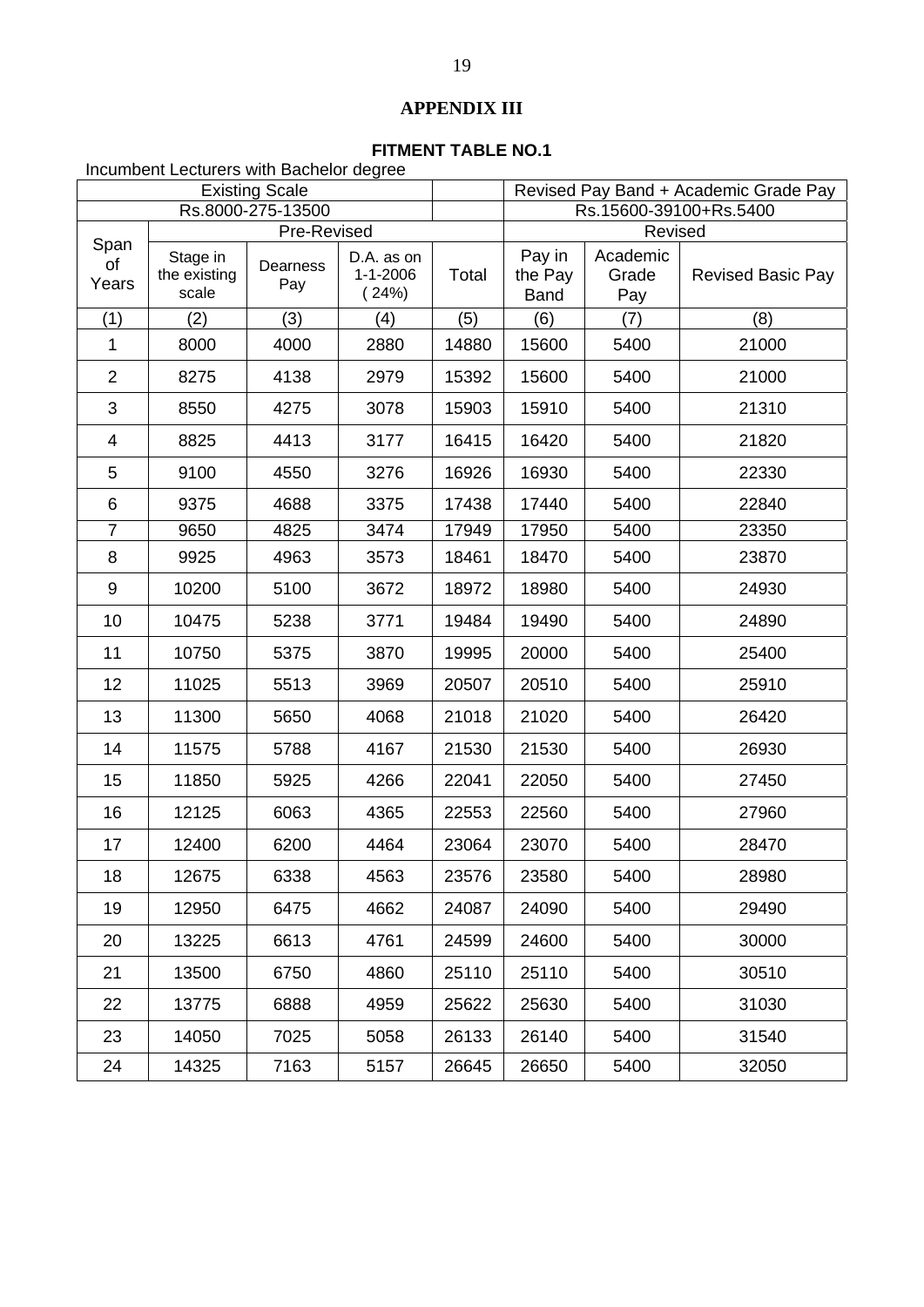(i) Incumbent Lecturers with Bachelors degree with six years of service

(ii) Incumbent Lecturers with Master's degree

(iii)Incumbent Assistant Librarian / College Librarian

(iv)Incumbent Assistant Director of Physical Education / College Director of Physical Education.

| <b>Existing Scale</b> |                                   |                   |                                       |       | Revised Pay Band + Academic Grade Pay |                          |                          |  |
|-----------------------|-----------------------------------|-------------------|---------------------------------------|-------|---------------------------------------|--------------------------|--------------------------|--|
|                       |                                   | Rs.8000-275-13500 |                                       |       | Rs.15600-39100+Rs.6000                |                          |                          |  |
| Span                  |                                   | Pre-Revised       |                                       |       |                                       | Revised                  |                          |  |
| of<br>Years           | Stage in<br>the existing<br>scale | Dearness<br>Pay   | D.A. as on<br>$1 - 1 - 2006$<br>(24%) | Total | Pay in<br>the Pay<br><b>Band</b>      | Academic<br>Grade<br>Pay | <b>Revised Basic Pay</b> |  |
| (1)                   | (2)                               | (3)               | (4)                                   | (5)   | (6)                                   | (7)                      | (8)                      |  |
| 1                     | 8000                              | 4000              | 2880                                  | 14880 | 15600                                 | 6000                     | 21600                    |  |
| $\overline{2}$        | 8275                              | 4138              | 2979                                  | 15392 | 15600                                 | 6000                     | 21600                    |  |
| 3                     | 8550                              | 4275              | 3078                                  | 15903 | 15910                                 | 6000                     | 21910                    |  |
| 4                     | 8825                              | 4413              | 3177                                  | 16415 | 16420                                 | 6000                     | 22420                    |  |
| 5                     | 9100                              | 4550              | 3276                                  | 16926 | 16930                                 | 6000                     | 22930                    |  |
| 6                     | 9375                              | 4688              | 3375                                  | 17438 | 17440                                 | 6000                     | 23440                    |  |
| 7                     | 9650                              | 4825              | 3474                                  | 17949 | 17950                                 | 6000                     | 23950                    |  |
| 8                     | 9925                              | 4963              | 3573                                  | 18461 | 18470                                 | 6000                     | 24470                    |  |
| 9                     | 10200                             | 5100              | 3672                                  | 18972 | 18980                                 | 6000                     | 24980                    |  |
| 10                    | 10475                             | 5238              | 3771                                  | 19484 | 19490                                 | 6000                     | 25490                    |  |
| 11                    | 10750                             | 5375              | 3870                                  | 19995 | 20000                                 | 6000                     | 26000                    |  |
| 12                    | 11025                             | 5513              | 3969                                  | 20507 | 20510                                 | 6000                     | 26510                    |  |
| 13                    | 11300                             | 5650              | 4068                                  | 21018 | 21020                                 | 6000                     | 27020                    |  |
| 14                    | 11575                             | 5788              | 4167                                  | 21530 | 21530                                 | 6000                     | 27530                    |  |
| 15                    | 11850                             | 5925              | 4266                                  | 22041 | 22050                                 | 6000                     | 28050                    |  |
| 16                    | 12125                             | 6063              | 4365                                  | 22553 | 22560                                 | 6000                     | 28560                    |  |
| 17                    | 12400                             | 6200              | 4464                                  | 23064 | 23070                                 | 6000                     | 29070                    |  |
| 18                    | 12675                             | 6338              | 4563                                  | 23576 | 23580                                 | 6000                     | 29580                    |  |
| 19                    | 12950                             | 6475              | 4662                                  | 24087 | 24090                                 | 6000                     | 30090                    |  |
| 20                    | 13225                             | 6613              | 4761                                  | 24599 | 24600                                 | 6000                     | 30600                    |  |
| 21                    | 13500                             | 6750              | 4860                                  | 25110 | 25110                                 | 6000                     | 31110                    |  |
| 22                    | 13775                             | 6888              | 4959                                  | 25622 | 25630                                 | 6000                     | 31630                    |  |
| 23                    | 14050                             | 7025              | 5058                                  | 26133 | 26140                                 | 6000                     | 32140                    |  |
| 24                    | 14325                             | 7163              | 5157                                  | 26645 | 26650                                 | 6000                     | 32650                    |  |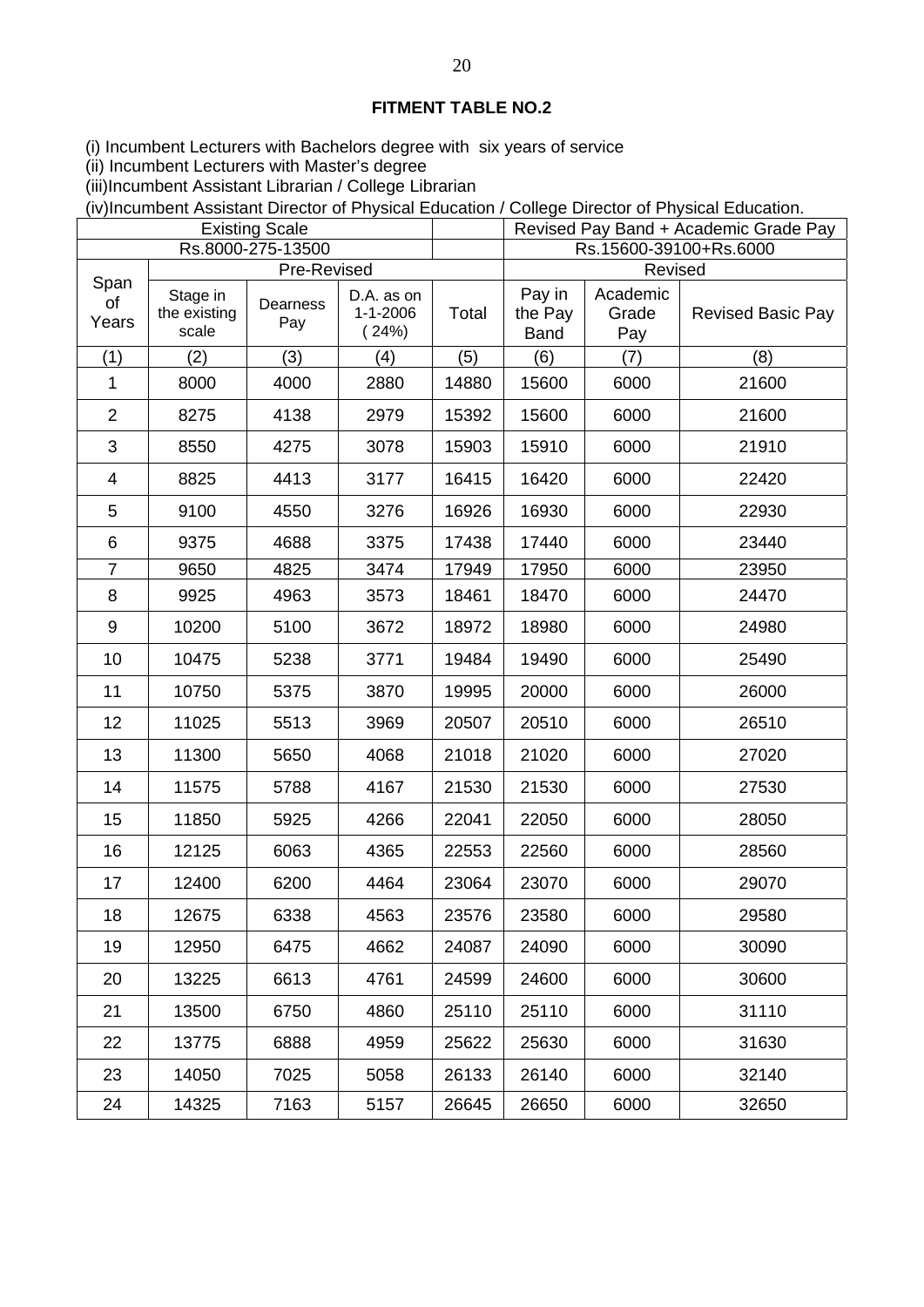(i) Incumbent Lecturer (Senior Scale)]

(ii)Incumbent Assistant Librarian(Senior Scale) / College Librarian(Senior Scale)

(iii)Incumbent Assistant Director of Physical Education(Senior Scale) / College Director of Physical Education(Senior Scale)

Existing Scale Revised Pay Band + Academic Grade Pay

Rs.10000-325-15200 Rs.15600-39100+Rs.7000

|                     | Pre-Revised                          |                        |                                       |       | Revised                          |                       |                             |  |
|---------------------|--------------------------------------|------------------------|---------------------------------------|-------|----------------------------------|-----------------------|-----------------------------|--|
| Span<br>of<br>Years | Stage in<br>the<br>existing<br>scale | <b>Dearness</b><br>Pay | D.A. as on<br>$1 - 1 - 2006$<br>(24%) | Total | Pay in<br>the Pay<br><b>Band</b> | Academic<br>Grade Pay | Revised<br><b>Basic Pay</b> |  |
| (1)                 | (2)                                  | (3)                    | (4)                                   | (5)   | (6)                              | (7)                   | (8)                         |  |
| 1                   | 10000                                | 5000                   | 3600                                  | 18600 | 18600                            | 7000                  | 25600                       |  |
| $\overline{2}$      | 10325                                | 5163                   | 3717                                  | 19205 | 19210                            | 7000                  | 26210                       |  |
| 3                   | 10650                                | 5325                   | 3834                                  | 19809 | 19810                            | 7000                  | 26810                       |  |
| $\overline{4}$      | 10975                                | 5488                   | 3951                                  | 20414 | 20420                            | 7000                  | 27420                       |  |
| 5                   | 11300                                | 5650                   | 4068                                  | 21018 | 21020                            | 7000                  | 28020                       |  |
| 6                   | 11625                                | 5813                   | 4185                                  | 21623 | 21630                            | 7000                  | 28630                       |  |
| $\overline{7}$      | 11950                                | 5975                   | 4302                                  | 22227 | 22230                            | 7000                  | 29230                       |  |
| 8                   | 12275                                | 6138                   | 4419                                  | 22832 | 22840                            | 7000                  | 29840                       |  |
| 9                   | 12600                                | 6300                   | 4536                                  | 23436 | 23440                            | 7000                  | 30440                       |  |
| 10                  | 12925                                | 6463                   | 4653                                  | 24041 | 24050                            | 7000                  | 31050                       |  |
| 11                  | 13250                                | 6625                   | 4770                                  | 24645 | 24650                            | 7000                  | 31650                       |  |
| 12                  | 13575                                | 6788                   | 4887                                  | 25250 | 25250                            | 7000                  | 32250                       |  |
| 13                  | 13900                                | 6950                   | 5004                                  | 25854 | 25860                            | 7000                  | 32860                       |  |
| 14                  | 14225                                | 7113                   | 5121                                  | 26459 | 26460                            | 7000                  | 33460                       |  |
| 15                  | 14550                                | 7275                   | 5238                                  | 27063 | 27070                            | 7000                  | 34070                       |  |
| 16                  | 14875                                | 7438                   | 5355                                  | 27668 | 27670                            | 7000                  | 34670                       |  |
| 17                  | 15200                                | 7600                   | 5472                                  | 28272 | 28280                            | 7000                  | 35280                       |  |
| 18                  | 15525                                | 7763                   | 5589                                  | 28877 | 28880                            | 7000                  | 35880                       |  |
| 19                  | 15850                                | 7925                   | 5706                                  | 29481 | 29490                            | 7000                  | 36490                       |  |
| 20                  | 16175                                | 8088                   | 5823                                  | 30086 | 30090                            | 7000                  | 37090                       |  |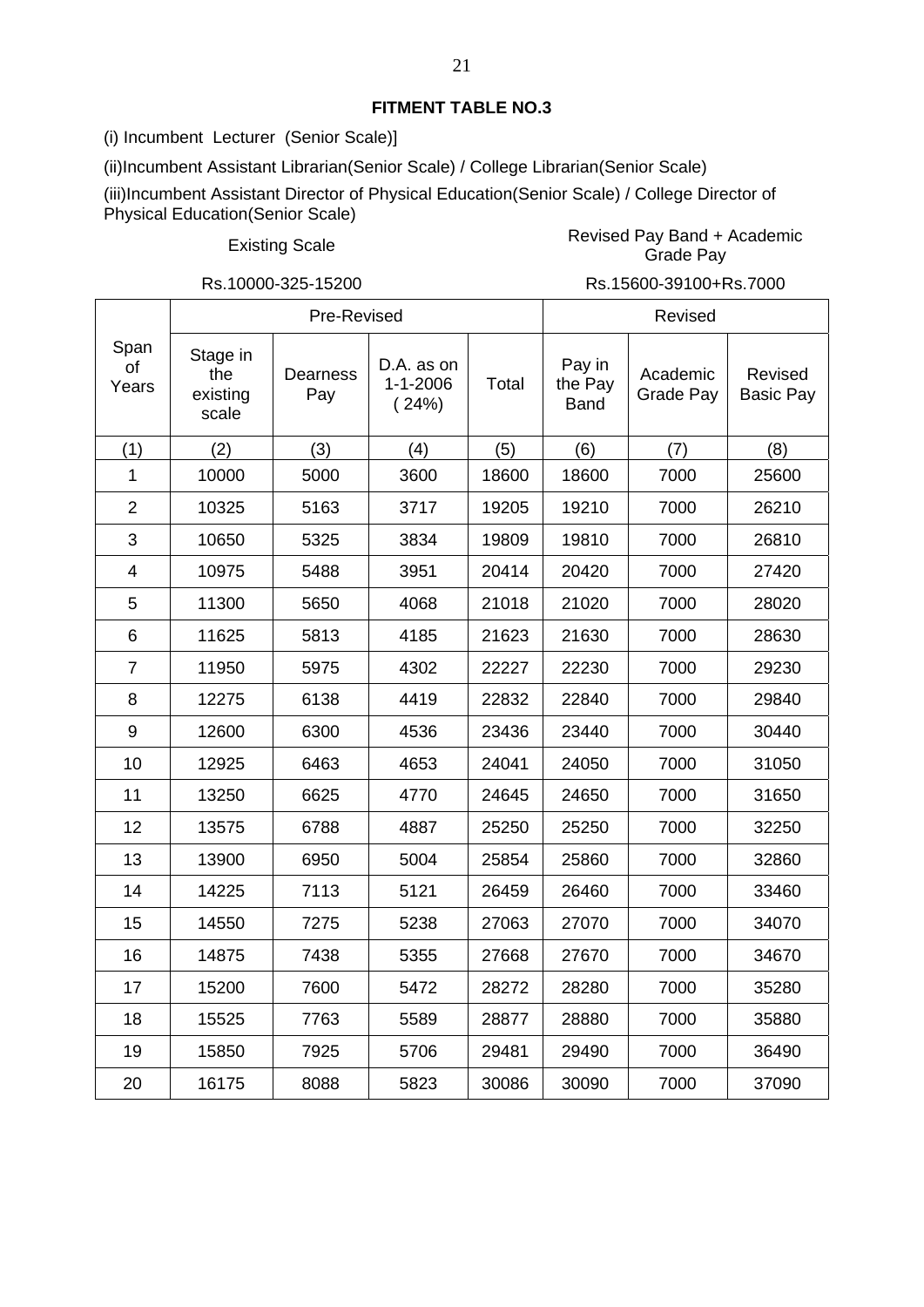(i) Incumbent Lecturers ( SG) with less than 3 years of Service

(ii)Incumbent Deputy Librarian/Assistant Librarian(SG) / College Librarian ( SG) with less than 3 years of Service.

(iii)Incumbent Deputy Director of Physical Education (SG) /Assistant Director of Physical Education (SG)/ College Director of Physical Education (SG) with less than three years of Service.

iv) Upgraded HOD with less than 3 years in the pre revised scales of pay of Rs.12000-18300 as on 1.1.2006.

Existing Scale **Revised Pay Band + Academic**<br>Crade Revised Pay Academic Grade Pay

┓

Rs.12000-420-18300 Rs.15600-39100+Rs.8000

|                     | Pre-Revised                          |                 |                                       |       | Revised                          |                          |                             |
|---------------------|--------------------------------------|-----------------|---------------------------------------|-------|----------------------------------|--------------------------|-----------------------------|
| Span<br>of<br>Years | Stage in<br>the<br>existing<br>scale | Dearness<br>Pay | D.A. as on<br>$1 - 1 - 2006$<br>(24%) | Total | Pay in<br>the Pay<br><b>Band</b> | Academic<br>Grade<br>Pay | Revised<br><b>Basic Pay</b> |
| (1)                 | (2)                                  | (3)             | (4)                                   | (5)   | (6)                              | (7)                      | (8)                         |
| 1                   | 12000                                | 6000            | 4320                                  | 22320 | 22320                            | 8000                     | 30320                       |
| $\overline{2}$      | 12420                                | 6210            | 4471                                  | 23101 | 23110                            | 8000                     | 31110                       |
| 3                   | 12840                                | 6420            | 4622                                  | 23882 | 23890                            | 8000                     | 31890                       |
| $\overline{4}$      | 13260                                | 6630            | 4774                                  | 24664 | 24670                            | 8000                     | 32670                       |
| 5                   | 13680                                | 6840            | 4925                                  | 25445 | 25450                            | 8000                     | 33450                       |
| 6                   | 14100                                | 7050            | 5076                                  | 26226 | 26230                            | 8000                     | 34230                       |
| $\overline{7}$      | 14520                                | 7260            | 5227                                  | 27007 | 27010                            | 8000                     | 35010                       |
| 8                   | 14940                                | 7470            | 5378                                  | 27788 | 27790                            | 8000                     | 35790                       |
| 9                   | 15360                                | 7680            | 5530                                  | 28570 | 28570                            | 8000                     | 36570                       |
| 10                  | 15780                                | 7890            | 5681                                  | 29351 | 29360                            | 8000                     | 37360                       |
| 11                  | 16200                                | 8100            | 5832                                  | 30132 | 30140                            | 8000                     | 38140                       |
| 12                  | 16620                                | 8310            | 5983                                  | 30913 | 30920                            | 8000                     | 38920                       |
| 13                  | 17040                                | 8520            | 6134                                  | 31694 | 31700                            | 8000                     | 39700                       |
| 14                  | 17460                                | 8730            | 6286                                  | 32476 | 32480                            | 8000                     | 40480                       |
| 15                  | 17880                                | 8940            | 6437                                  | 33257 | 33260                            | 8000                     | 41260                       |
| 16                  | 18300                                | 9150            | 6588                                  | 34038 | 34040                            | 8000                     | 42040                       |
| 17                  | 18720                                | 9360            | 6739                                  | 34819 | 34820                            | 8000                     | 42820                       |
| 18                  | 19140                                | 9570            | 6890                                  | 35600 | 35610                            | 8000                     | 43610                       |
| 19                  | 19560                                | 9780            | 7042                                  | 36382 | 36390                            | 8000                     | 44390                       |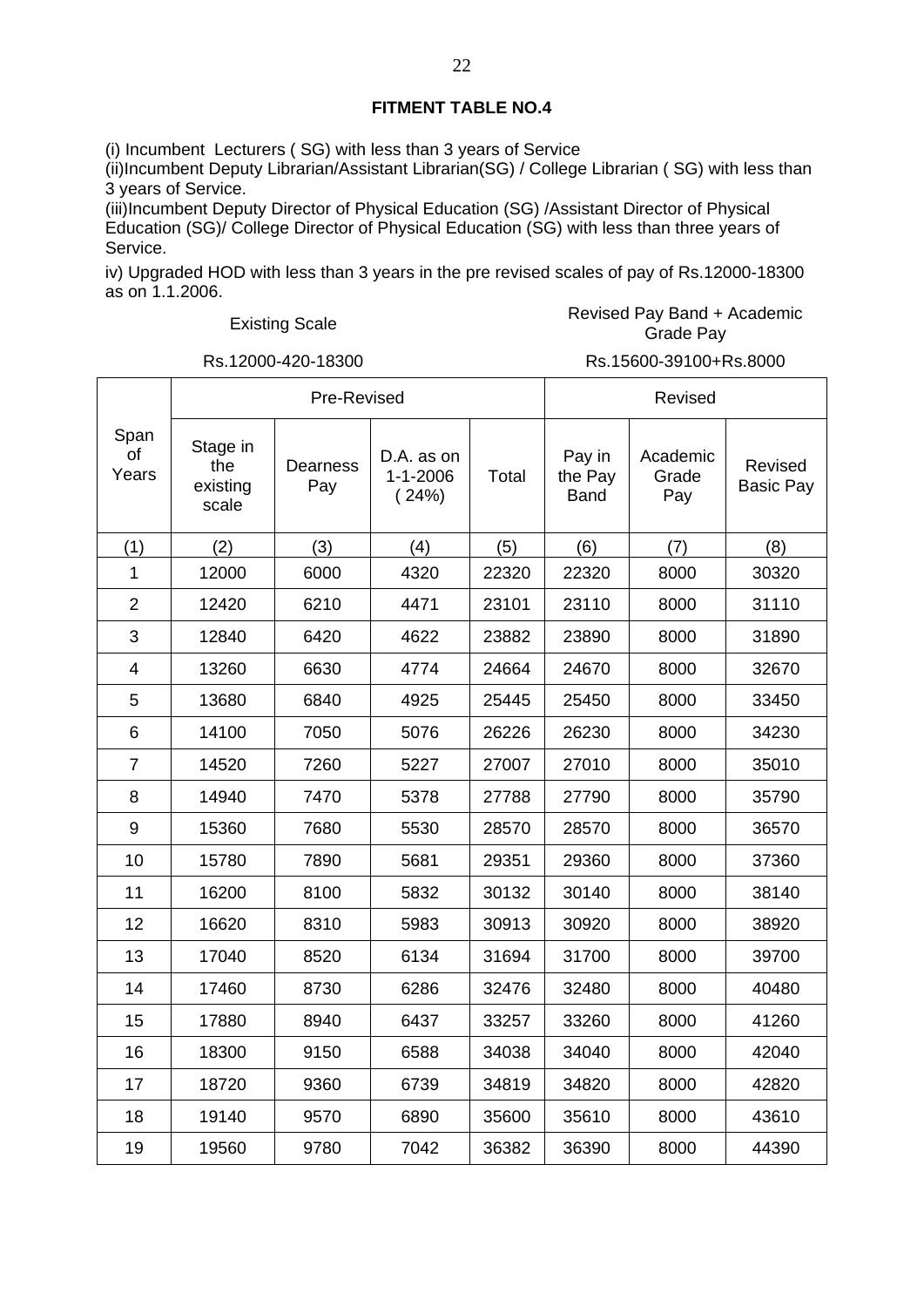(i) Incumbent Lecturers ( SG) with 3 years of Service

(ii)Incumbent Deputy Librarian/Assistant Librarian(SG) / College Librarian ( SG) with 3 years of Service.

(iii)Incumbent Deputy Director of Physical Education (SG) / Assistant Director of Physical Education (SG)/ College Director of Physical Education (SG) with 3 years of Service. iv) Incumbent HOD

v) Upgraded HOD more than 3 years in the pre revised scales of Rs.12000-18300 as on 1.1.2006

T

Existing Scale **Revised Pay Band + Academic**<br>Create Revised Pay Grade Pay

 $\Gamma$ 

┓

Rs.12000-420-18300 Rs.37400-67000+Rs.9000

┑

|                     | Pre-Revised                          |                 |                                       |       |       | Revised                  |                             |  |  |
|---------------------|--------------------------------------|-----------------|---------------------------------------|-------|-------|--------------------------|-----------------------------|--|--|
| Span<br>of<br>Years | Stage in<br>the<br>existing<br>scale | Dearness<br>Pay | D.A. as on<br>$1 - 1 - 2006$<br>(24%) | Total |       | Academic<br>Grade<br>Pay | Revised<br><b>Basic Pay</b> |  |  |
| (1)                 | (2)                                  | (3)             | (4)                                   | (5)   | (6)   | (7)                      | (8)                         |  |  |
| 1                   | 13260                                | 6630            | 4774                                  | 24664 | 37400 | 9000                     | 46400                       |  |  |
| $\overline{2}$      | 13680                                | 6840            | 4925                                  | 25445 | 37400 | 9000                     | 46400                       |  |  |
| 3                   | 14100                                | 7050            | 5076                                  | 26226 | 37400 | 9000                     | 46400                       |  |  |
| 4                   | 14520                                | 7260            | 5227                                  | 27007 | 37400 | 9000                     | 46400                       |  |  |
| 5                   | 14940                                | 7470            | 5378                                  | 27788 | 38530 | 9000                     | 47530                       |  |  |
| 6                   | 15360                                | 7680            | 5530                                  | 28570 | 38530 | 9000                     | 47530                       |  |  |
| $\overline{7}$      | 15780                                | 7890            | 5681                                  | 29351 | 39690 | 9000                     | 48690                       |  |  |
| 8                   | 16200                                | 8100            | 5832                                  | 30132 | 39690 | 9000                     | 48690                       |  |  |
| $\boldsymbol{9}$    | 16620                                | 8310            | 5983                                  | 30913 | 40890 | 9000                     | 49890                       |  |  |
| 10                  | 17040                                | 8520            | 6134                                  | 31694 | 40890 | 9000                     | 49890                       |  |  |
| 11                  | 17460                                | 8730            | 6286                                  | 32476 | 42120 | 9000                     | 51120                       |  |  |
| 12                  | 17880                                | 8940            | 6437                                  | 33257 | 42120 | 9000                     | 51120                       |  |  |
| 13                  | 18300                                | 9150            | 6588                                  | 34038 | 43390 | 9000                     | 52390                       |  |  |
| 14                  | 18720                                | 9360            | 6739                                  | 34819 | 43390 | 9000                     | 52390                       |  |  |
| 15                  | 19140                                | 9570            | 6890                                  | 35600 | 44700 | 9000                     | 53700                       |  |  |
| 16                  | 19560                                | 9780            | 7042                                  | 36382 | 44700 | 9000                     | 53700                       |  |  |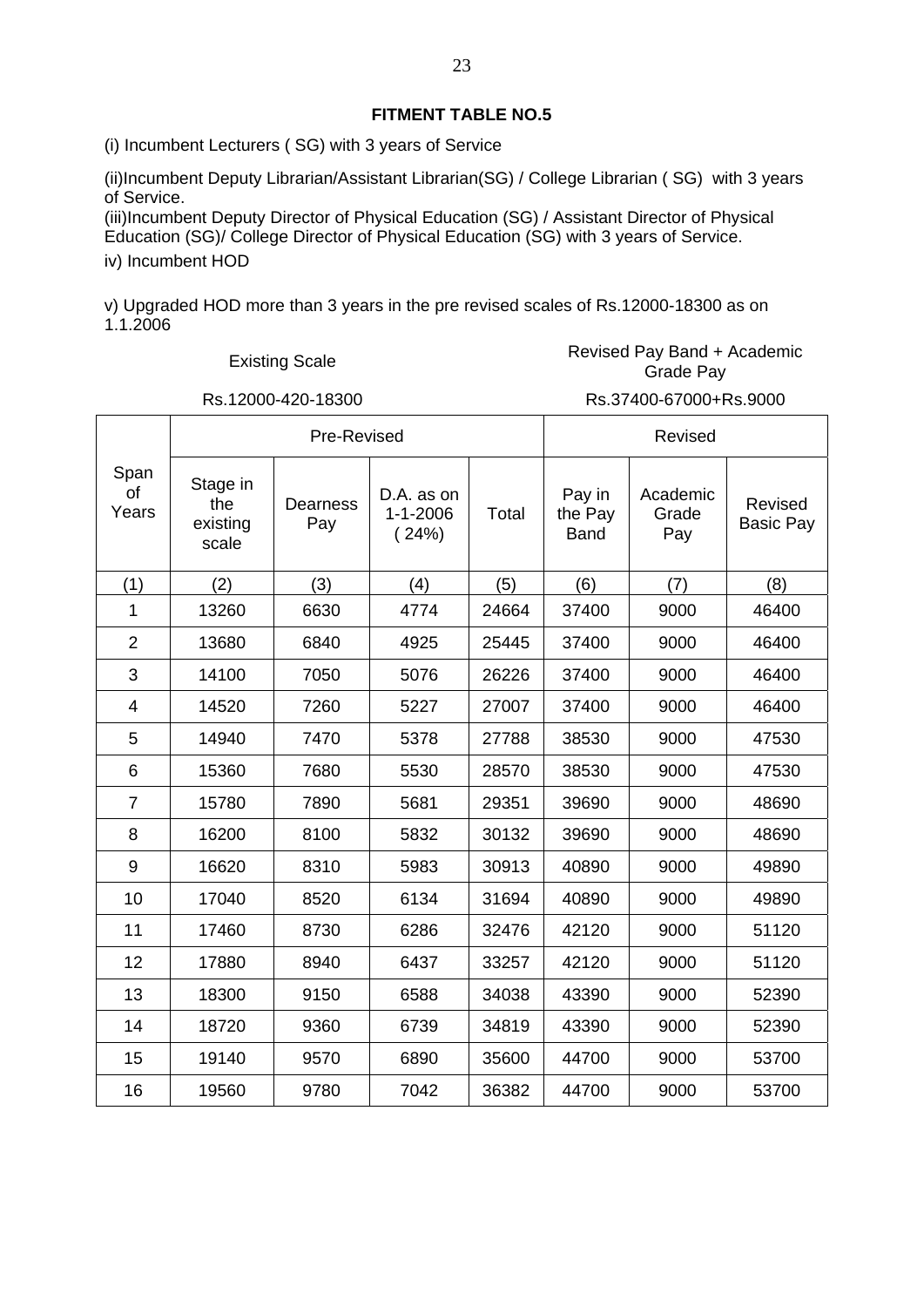(i) incumbent Principals in Polytechnic Colleges

(ii) HOD with 3 years of service in the AGP of Rs.9000 with Ph.D.

Existing Scale Revised Pay Band + Academic

Rs.16400-450-20900-500-22400 Rs.37400-67000+Rs.10000

Grade Pay

|                     | Pre-Revised                          |                 |                                          |       | <b>Revised</b>                   |                          |                                    |  |
|---------------------|--------------------------------------|-----------------|------------------------------------------|-------|----------------------------------|--------------------------|------------------------------------|--|
| Span<br>οf<br>Years | Stage in<br>the<br>existing<br>scale | Dearness<br>Pay | D.A. as<br>on<br>$1 - 1 - 2006$<br>(24%) | Total | Pay in<br>the Pay<br><b>Band</b> | Academic<br>Grade<br>Pay | <b>Revised</b><br><b>Basic Pay</b> |  |
| (1)                 | (2)                                  | (3)             | (4)                                      | (5)   | (6)                              | (7)                      | (8)                                |  |
| 1                   | 16400                                | 8200            | 5904                                     | 30504 | 40890                            | 10000                    | 50890                              |  |
| $\overline{2}$      | 16850                                | 8425            | 6066                                     | 31341 | 40890                            | 10000                    | 50890                              |  |
| 3                   | 17300                                | 8650            | 6228                                     | 32178 | 42120                            | 10000                    | 52120                              |  |
| 4                   | 17750                                | 8875            | 6390                                     | 33015 | 42120                            | 10000                    | 52120                              |  |
| 5                   | 18200                                | 9100            | 6552                                     | 33852 | 43390                            | 10000                    | 53390                              |  |
| 6                   | 18650                                | 9325            | 6714                                     | 34689 | 43390                            | 10000                    | 53390                              |  |
| $\overline{7}$      | 19100                                | 9550            | 6876                                     | 35526 | 44700                            | 10000                    | 54700                              |  |
| 8                   | 19550                                | 9775            | 7038                                     | 36363 | 44700                            | 10000                    | 54700                              |  |
| 9                   | 20000                                | 10000           | 7200                                     | 37200 | 46050                            | 10000                    | 56050                              |  |
| 10                  | 20450                                | 10225           | 7362                                     | 38037 | 46050                            | 10000                    | 56050                              |  |
| 11                  | 20900                                | 10450           | 7524                                     | 38874 | 47440                            | 10000                    | 57440                              |  |
| 12                  | 21400                                | 10700           | 7704                                     | 39804 | 47440                            | 10000                    | 57440                              |  |
| 13                  | 21900                                | 10950           | 7884                                     | 40734 | 48870                            | 10000                    | 58870                              |  |
| 14                  | 22400                                | 11200           | 8064                                     | 41664 | 48870                            | 10000                    | 58870                              |  |
| 15                  | 22900                                | 11450           | 8244                                     | 42594 | 50340                            | 10000                    | 60340                              |  |
| 16                  | 23400                                | 11700           | 8424                                     | 43524 | 50340                            | 10000                    | 60340                              |  |
| 17                  | 23900                                | 11950           | 8604                                     | 44454 | 51860                            | 10000                    | 61860                              |  |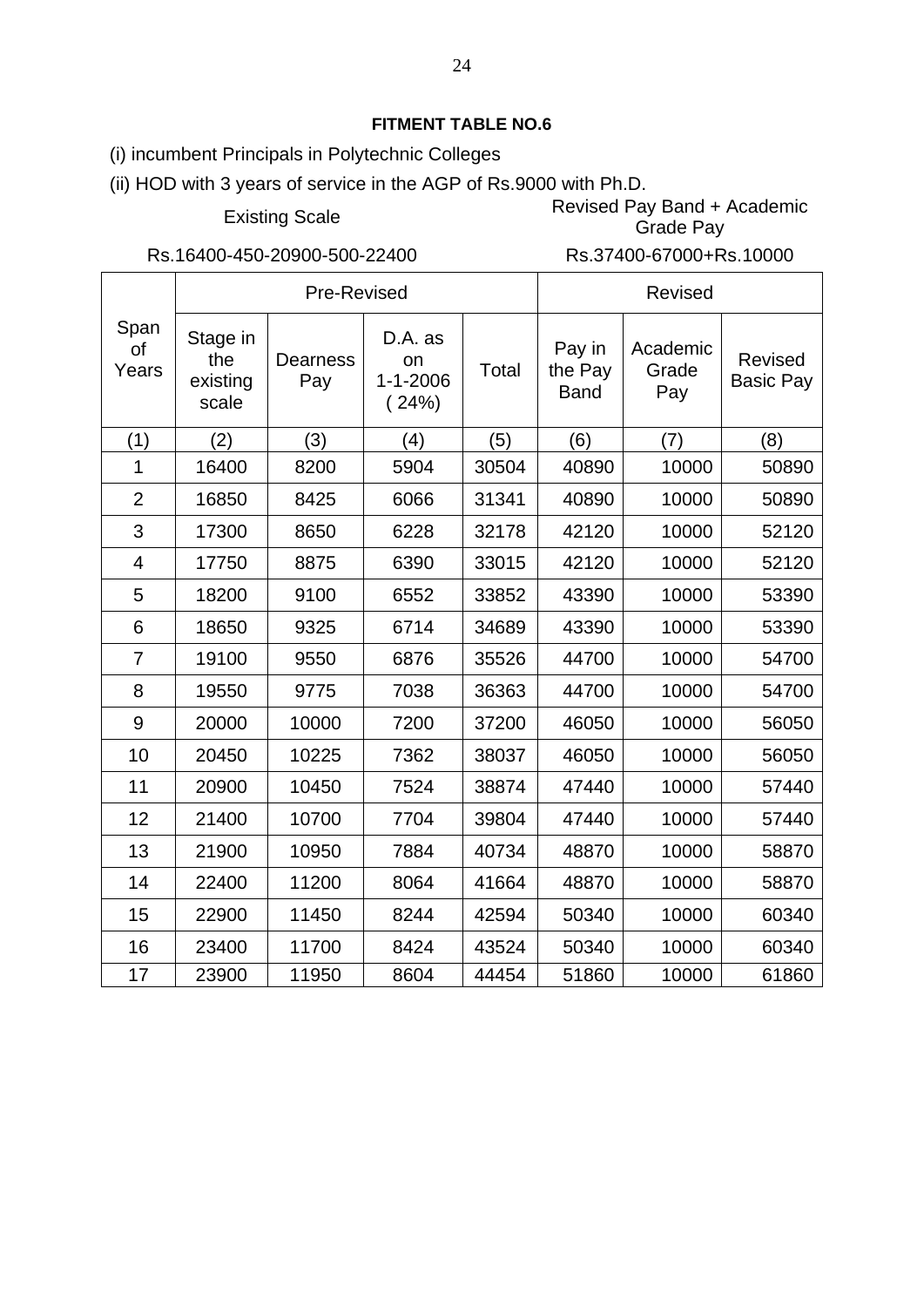# APPENDIX – IV

# **STATEMENT OF FIXATION OF PAY IN THE REVISED ALL INDIA COUNCIL FOR TECHNICAL EDUCATION SCALES OF PAY.**

|                                                                                                | Department |                                                                                                                                                                                                                                                    |                |                                           |
|------------------------------------------------------------------------------------------------|------------|----------------------------------------------------------------------------------------------------------------------------------------------------------------------------------------------------------------------------------------------------|----------------|-------------------------------------------|
|                                                                                                |            | Institution / Office                                                                                                                                                                                                                               | t              |                                           |
|                                                                                                |            |                                                                                                                                                                                                                                                    |                |                                           |
|                                                                                                |            | Name of the Government Servant                                                                                                                                                                                                                     |                |                                           |
|                                                                                                |            |                                                                                                                                                                                                                                                    |                |                                           |
|                                                                                                |            |                                                                                                                                                                                                                                                    |                |                                           |
|                                                                                                | Date of :- |                                                                                                                                                                                                                                                    |                |                                           |
|                                                                                                |            | (a) Exercising Option                                                                                                                                                                                                                              | ٠              |                                           |
|                                                                                                |            | (b) Receipt of option by Head of Office                                                                                                                                                                                                            |                |                                           |
|                                                                                                |            | Whether option has been attached to the<br><b>Service Book</b>                                                                                                                                                                                     | ÷.             |                                           |
|                                                                                                |            | Date opted to come over to the revised scale                                                                                                                                                                                                       | t              |                                           |
|                                                                                                |            |                                                                                                                                                                                                                                                    |                | Substantive<br>Officiating (or) temporary |
| 1.                                                                                             |            | Name of the post                                                                                                                                                                                                                                   | ł,             |                                           |
|                                                                                                |            |                                                                                                                                                                                                                                                    |                |                                           |
| 2.                                                                                             |            | Existing scale of pay                                                                                                                                                                                                                              | $\blacksquare$ |                                           |
| 3.                                                                                             |            | Present emoluments on the 1 <sup>st</sup> January<br>2006 or on the date of the employee joining<br>the service after $1 - 1 - 2006$                                                                                                               | ÷.             |                                           |
|                                                                                                | (i)        | Pay                                                                                                                                                                                                                                                | $\blacksquare$ |                                           |
|                                                                                                | (ii)       | Personal Pay (if any)                                                                                                                                                                                                                              | $\blacksquare$ |                                           |
|                                                                                                | (iii)      | Dearness Pay                                                                                                                                                                                                                                       |                |                                           |
| Dearness Allowance as on 1-1-2006<br>(iv)<br>on Pay + Dearness Pay + Personal<br>pay (if any). |            | ÷.                                                                                                                                                                                                                                                 |                |                                           |
|                                                                                                |            | <b>Total emoluments</b>                                                                                                                                                                                                                            | t,             |                                           |
|                                                                                                |            |                                                                                                                                                                                                                                                    |                |                                           |
| 4.                                                                                             |            | Revised Scale of Pay with Pay Band and<br>Grade Pay                                                                                                                                                                                                | ÷              |                                           |
| 5.                                                                                             | (i)        | Pay in the revised scale of pay shall be<br>determined by multiplying the existing<br>basic pay as per 3(i) above by a factor<br>of 1.86 and rounding off the resultant<br>figure to the next multiple of 10 as<br>indicated in the Fitment Table. |                |                                           |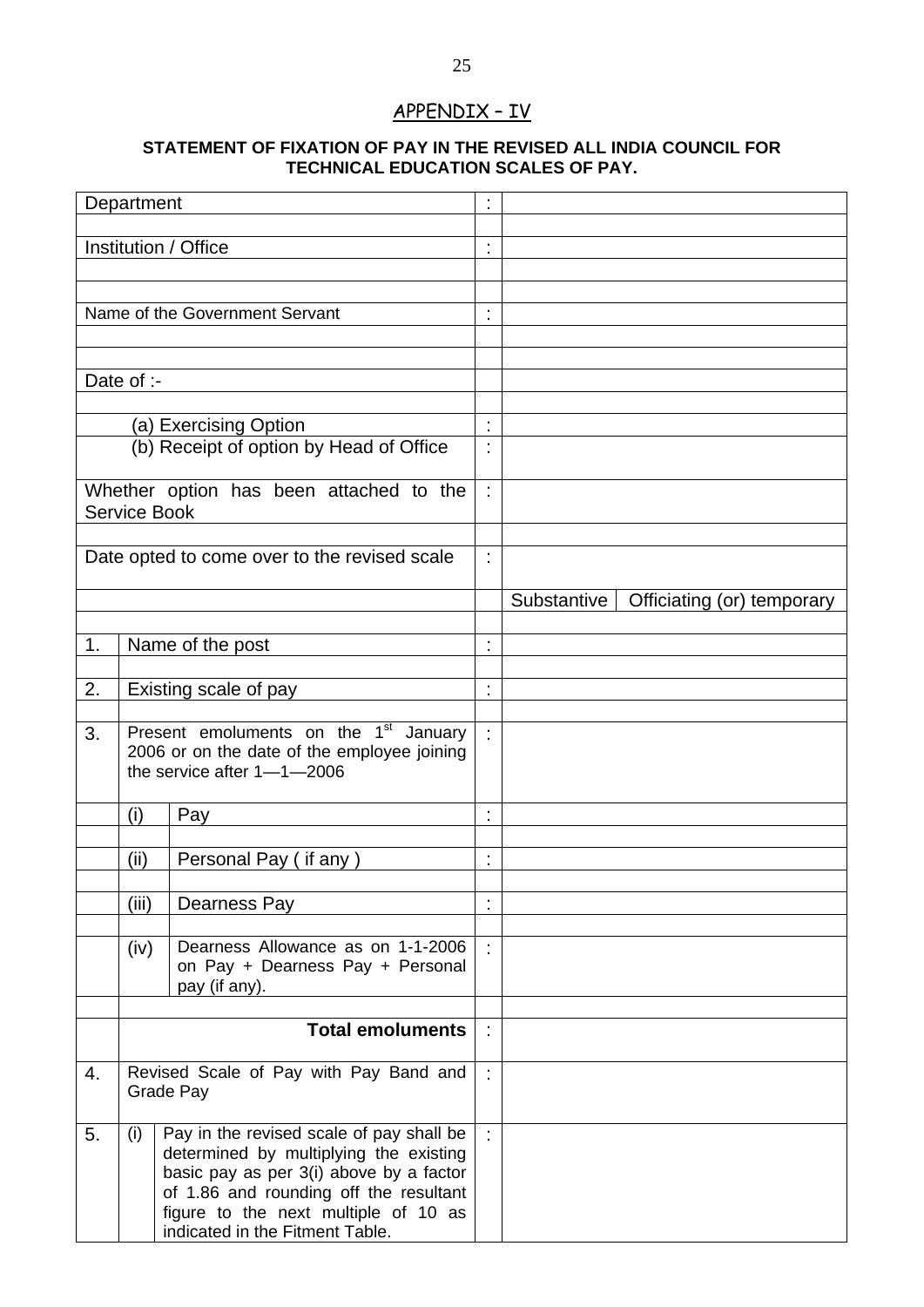|     | Fitment Table No.<br>(ii)                                                                                                                                                     | ٠  |  |
|-----|-------------------------------------------------------------------------------------------------------------------------------------------------------------------------------|----|--|
|     |                                                                                                                                                                               |    |  |
| 6.  | If the employee is officiating in a post and<br>his revised pay in the substantive post would<br>be more than that in the Officiating post,<br>revised pay fixed as per rule. | t. |  |
|     |                                                                                                                                                                               |    |  |
| 7.  | Is this a case in which the revised pay<br>cannot be fixed with reference to the Fitment<br>Table?. If so why?                                                                | ÷  |  |
|     |                                                                                                                                                                               |    |  |
| 8.  | If the answer to the question at Serial No.7<br>is 'yes' the method of fixing the revised pay<br>following the illustrations to the Rules may<br>be indicated in detail.      | ÷  |  |
|     |                                                                                                                                                                               |    |  |
| 9.  | Date of next increment in the revised scale                                                                                                                                   | ٠  |  |
|     |                                                                                                                                                                               |    |  |
| 10. | Quantum of Special Pay, if any, attached to<br>the post.                                                                                                                      | t. |  |

**Head of Office/ Accountant General / Pay and Accounts Officer.**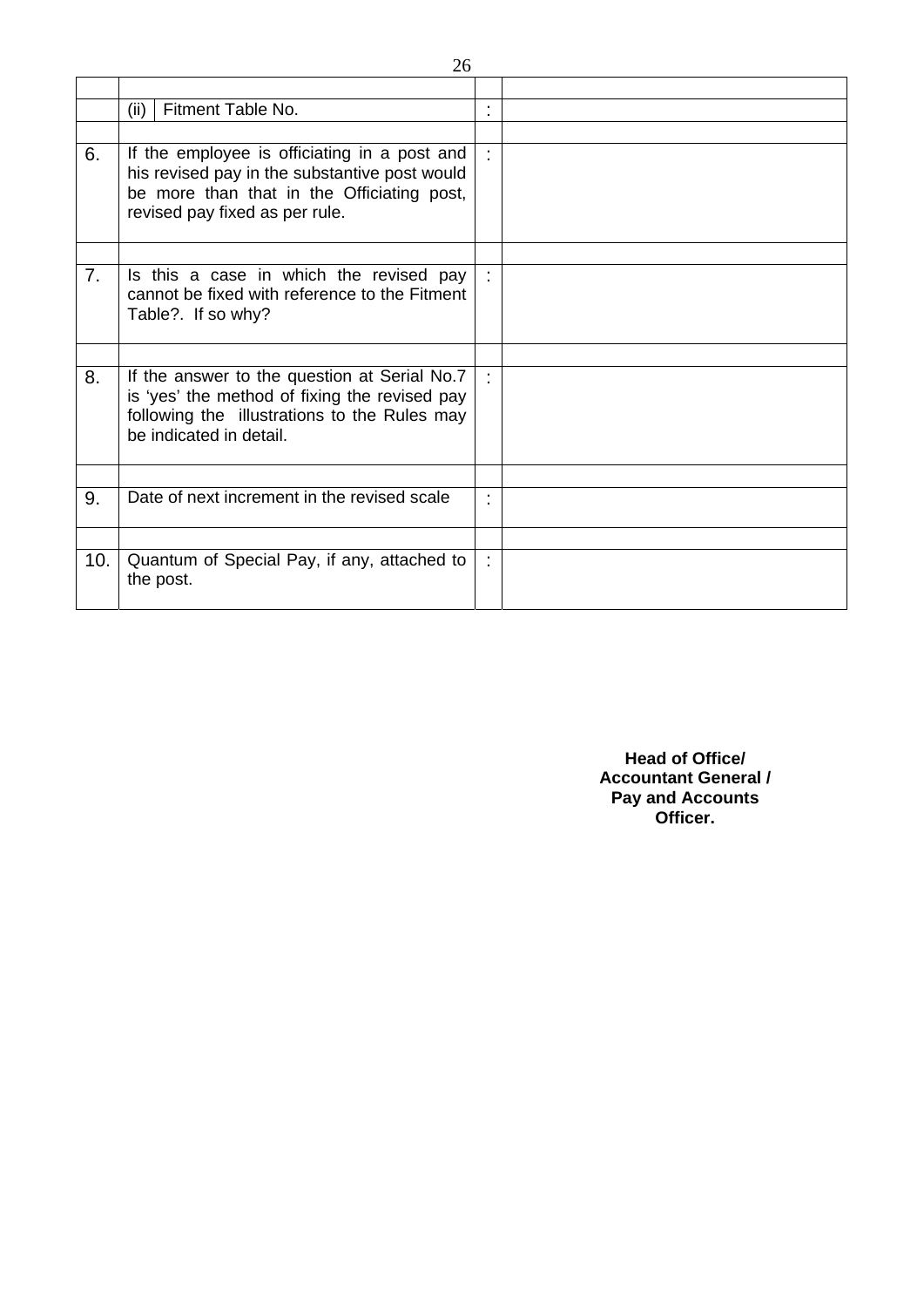# **APPENDIX – V**

# **FACULTY NORMS**

# **Minimum Qualifications and Experience for appointment of teaching Posts in Diploma Level Technical Institutions**

| Post                                              | Qualification                                                                                                                                                                                                         | <b>Experience</b>                                                                                                                                          |  |  |  |  |  |
|---------------------------------------------------|-----------------------------------------------------------------------------------------------------------------------------------------------------------------------------------------------------------------------|------------------------------------------------------------------------------------------------------------------------------------------------------------|--|--|--|--|--|
| <b>Lecturer / Workshop Superintendent</b>         |                                                                                                                                                                                                                       |                                                                                                                                                            |  |  |  |  |  |
| Engineering /<br>Technology                       | Bachelor's degree in Engineering /<br>Technology in the relevant branch<br>with first class or equivalent                                                                                                             |                                                                                                                                                            |  |  |  |  |  |
|                                                   | If the candidate has a Master's<br>Engineering<br>degree<br>in<br>Technology, first class or equivalent<br>required at Bachelor's<br>is.<br><b>or</b><br>Master's Level                                               |                                                                                                                                                            |  |  |  |  |  |
| Pharmacy                                          | Bachelor's degree in Pharmacy<br>with first class or equivalent                                                                                                                                                       |                                                                                                                                                            |  |  |  |  |  |
|                                                   | If the candidate has a Master's<br>degree in Pharmacy, first class or<br>equivalent is required at Bachelor's<br>level or Master's level                                                                              |                                                                                                                                                            |  |  |  |  |  |
| Hotel<br>Management<br>and Catering<br>Technology | First Class at Bachelors 4 year<br>degree in HMCT or equivalent<br><b>OR</b><br>First class at Bachelors (3 year<br>degree or diploma after $10 + 2$ in<br>HMCT) or equivalent                                        | One year relevant<br>experience in teaching /<br>industry / research<br><b>OR</b><br>Two years relevant<br>experience in teaching /<br>industry / research |  |  |  |  |  |
| Architecture                                      | Bachelor's degree in Architecture<br>with first class or equivalent<br>If the candidate has a Master's<br>degree in Architecture, first class or<br>equivalent is required at Bachelor's<br>or Master's level         |                                                                                                                                                            |  |  |  |  |  |
| Fine Art                                          | Bachelor's degree in appropriate<br>branch of Fine Art (Applied Art,<br>Painting and Sculpture)<br>or<br>equivalent with First class<br>or<br>equivalent                                                              |                                                                                                                                                            |  |  |  |  |  |
|                                                   | If the candidate has a Master's<br>degree in Fine Art (Applied Art,<br>Painting and<br>Sculpture)<br>or<br>equivalent, first class or equivalent<br>required<br>Bachelor's<br>at<br>is<br><b>or</b><br>Master's level |                                                                                                                                                            |  |  |  |  |  |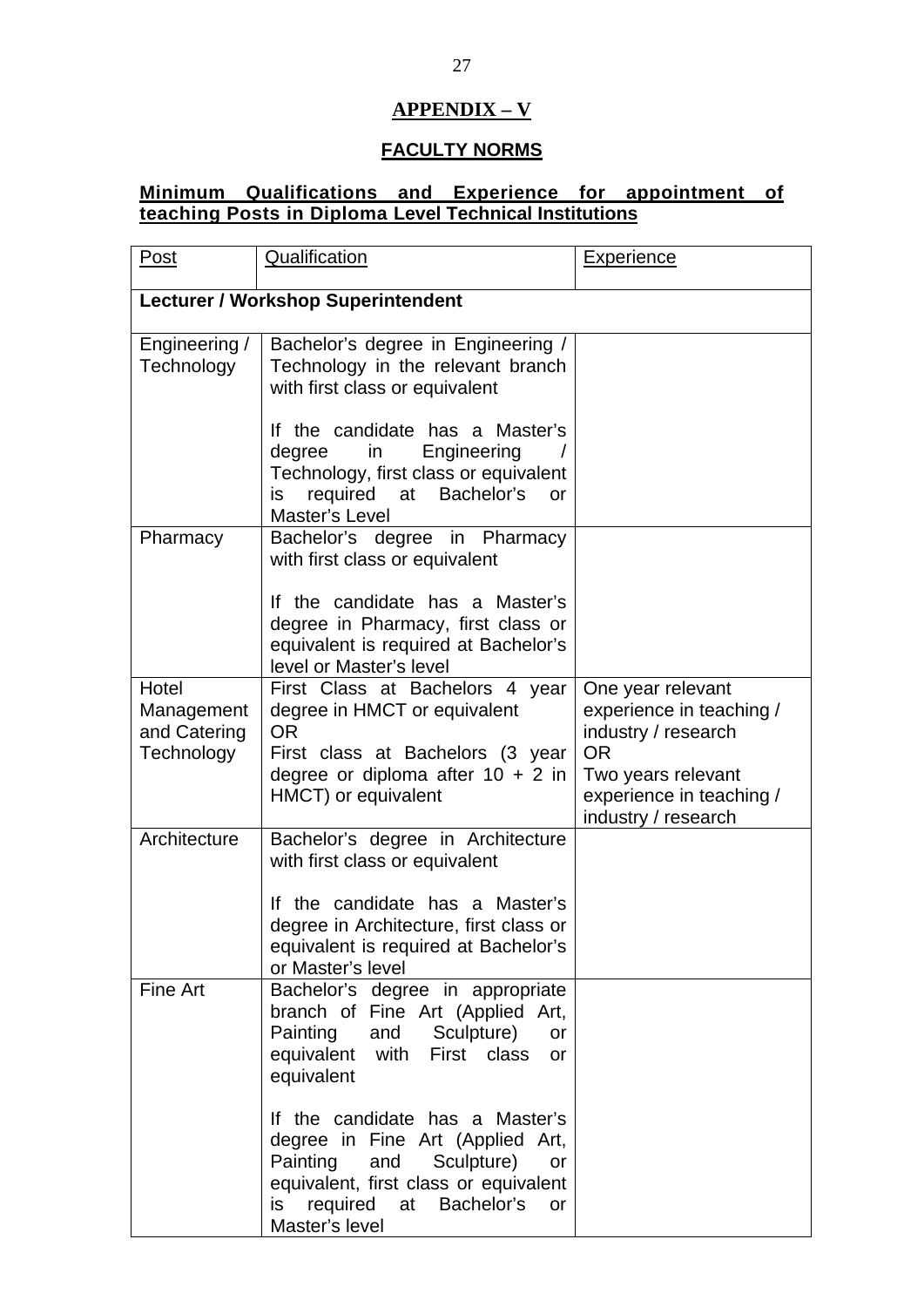| <b>Humanities</b><br>and Sciences                 | First Class Master's degree<br>in<br>appropriate subject with first class<br>equivalent at Bachelor's<br>or<br><b>or</b><br>Master's level                                 |                                                                                    |  |  |  |  |  |  |  |  |  |  |
|---------------------------------------------------|----------------------------------------------------------------------------------------------------------------------------------------------------------------------------|------------------------------------------------------------------------------------|--|--|--|--|--|--|--|--|--|--|
|                                                   | <b>Head of Department</b>                                                                                                                                                  |                                                                                    |  |  |  |  |  |  |  |  |  |  |
| Engineering<br>/ Technology                       | Bachelor's and Master's degree of<br>appropriate branch in Engineering /<br>Technology with First Class<br>or<br>equivalent either Bachelor's<br>or<br>Master's level      | Minimum of 10 years<br>relevant experience in<br>teaching / research/<br>industry  |  |  |  |  |  |  |  |  |  |  |
|                                                   | <b>OR</b>                                                                                                                                                                  |                                                                                    |  |  |  |  |  |  |  |  |  |  |
|                                                   | Bachelor's degree and Master's<br>degree of appropriate branch in<br>Engineering / Technology with First<br>class or equivalent either Bachelor's<br>or Master's level and | Minimum of 5 years<br>relevant experience in<br>teaching / research /<br>industry  |  |  |  |  |  |  |  |  |  |  |
|                                                   | Ph.D or equivalent in appropriate<br>discipline<br>Engineering<br>in<br>Technology                                                                                         |                                                                                    |  |  |  |  |  |  |  |  |  |  |
| Pharmacy                                          | Bachelor's degree and Master's<br>degree in pharmacy with First Class<br>or equivalent either at Bachelor's<br>level or Master's level                                     | Minimum of 10 years<br>relevant experience in<br>teaching / research/<br>industry  |  |  |  |  |  |  |  |  |  |  |
|                                                   | <b>OR</b>                                                                                                                                                                  |                                                                                    |  |  |  |  |  |  |  |  |  |  |
|                                                   | Bachelor's<br>degree<br>and<br>Master's<br>degree in pharmacy with First Class<br>or equivalent either at Bachelor's<br>level or Master's level and                        | Minimum of 5 years<br>relevant experience in<br>teaching / research /<br>industry  |  |  |  |  |  |  |  |  |  |  |
|                                                   | Ph.D. or equivalent in Pharmacy                                                                                                                                            |                                                                                    |  |  |  |  |  |  |  |  |  |  |
| Hotel<br>Management<br>and Catering<br>Technology | Master's<br>Bachelor's<br>degree<br>and<br>degree in HMCT with first class or<br>equivalent either at Bachelor's<br>or<br>Master's level                                   | Minimum of 10 years<br>relevant experience in<br>teaching / research /<br>industry |  |  |  |  |  |  |  |  |  |  |
|                                                   | <b>OR</b>                                                                                                                                                                  |                                                                                    |  |  |  |  |  |  |  |  |  |  |
|                                                   | Bachelor's<br>degree<br>and<br>Master's<br>degree in HMCT with first class or<br>equivalent either at Bachelor's level or<br>Master's level and                            | Minimum of 5years<br>relevant experience in<br>teaching / research /               |  |  |  |  |  |  |  |  |  |  |
|                                                   | equivalent,<br><b>HMCT</b><br>Ph.D.<br>or<br>equivalent                                                                                                                    | industry<br>or                                                                     |  |  |  |  |  |  |  |  |  |  |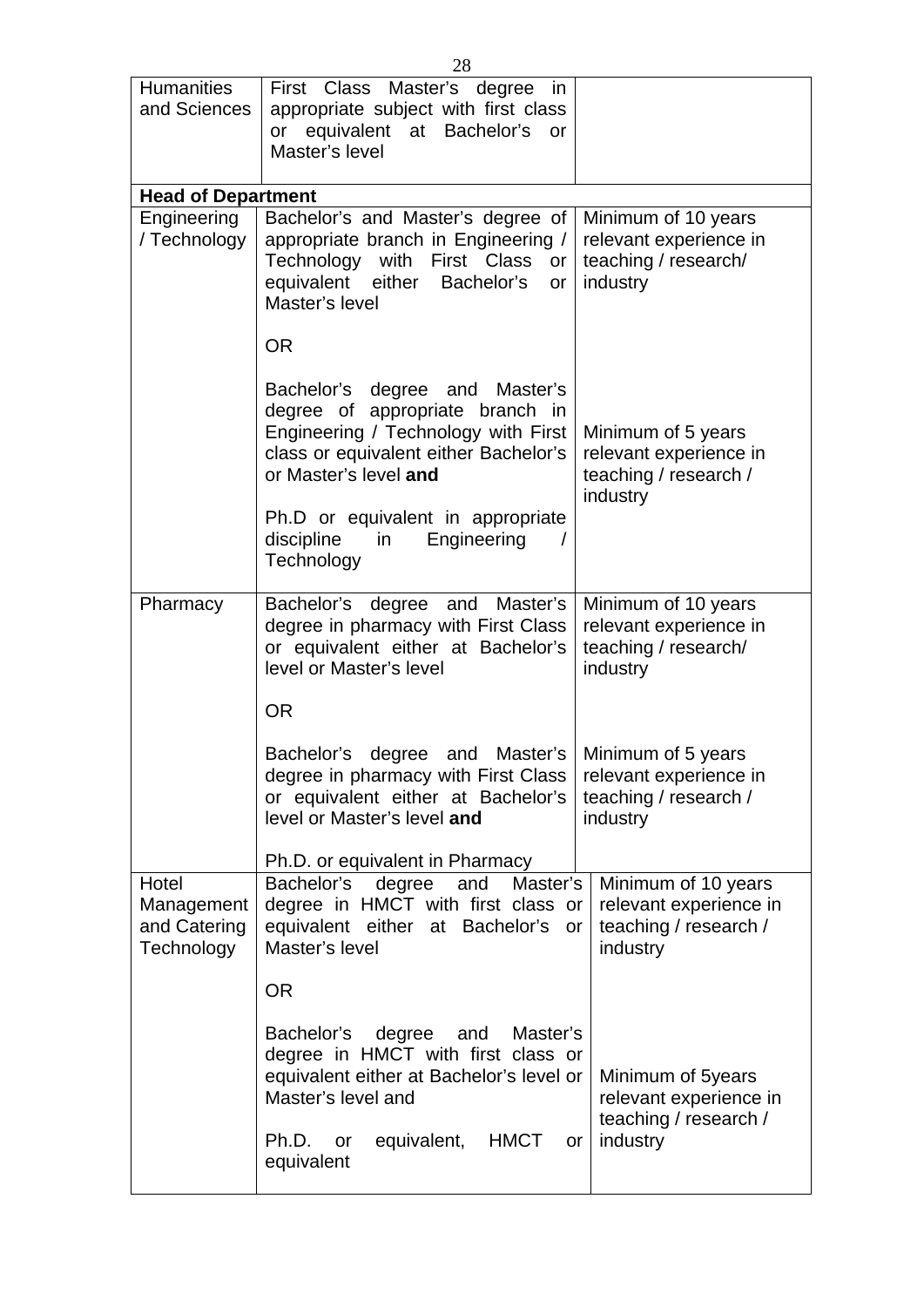| Architecture | Bachelor's<br>degree<br>Master's<br>and<br>degree in Architecture with first class<br>or equivalent at either Bachelor's level<br>or Master's level<br><b>OR</b>                               | Minimum of 10 years<br>relevant experience in<br>teaching / research/<br>industry or<br>Professional practice<br>of 10 years as certified<br>by the Council of<br>Architecture shall also<br>be considered valid   |
|--------------|------------------------------------------------------------------------------------------------------------------------------------------------------------------------------------------------|--------------------------------------------------------------------------------------------------------------------------------------------------------------------------------------------------------------------|
|              | Bachelor's<br>Master's<br>degree<br>and<br>degree in Architecture with first class<br>or equivalent either at Bachelor's level<br>or Master's level and<br>Ph.D. or equivalent in Architecture | Minimum of 5 years<br>relevant experience in<br>teaching / research /<br>industry<br>Or<br>Professional Practice of<br>5 years as certified by<br>the Council of<br>Architecture shall also<br>be considered valid |
| Principal    | Qualification as above for the post of<br>Head of Department and Ph.D. in<br>engineering<br><b>OR</b>                                                                                          | Minimum of 10 years<br>relevant experience in<br>teaching / Research /<br>Industry out of which at<br>least 3 years shall be at<br>the level of HOD or<br>equivalent                                               |
|              | Qualification as above for the post of<br><b>Head of Department</b>                                                                                                                            | In case of Architecture<br>professional practice of<br>10 years as certified by<br>the Council of<br>Architecture shall also<br>be considered valid                                                                |

# **Note:**

Equivalence for PhD is based on publication of 5 International, journal papers, each Journal having a cumulative impact index of not less than 2.0, with incumbent as the main author and an 5 publications being in the authors' area of specialization.

PhD shall be from a recognized University.

In case of research experience, good academic record and books / research paper publications / IPR / patents record shall be required as deemed fit by the expert members of the Selection committee.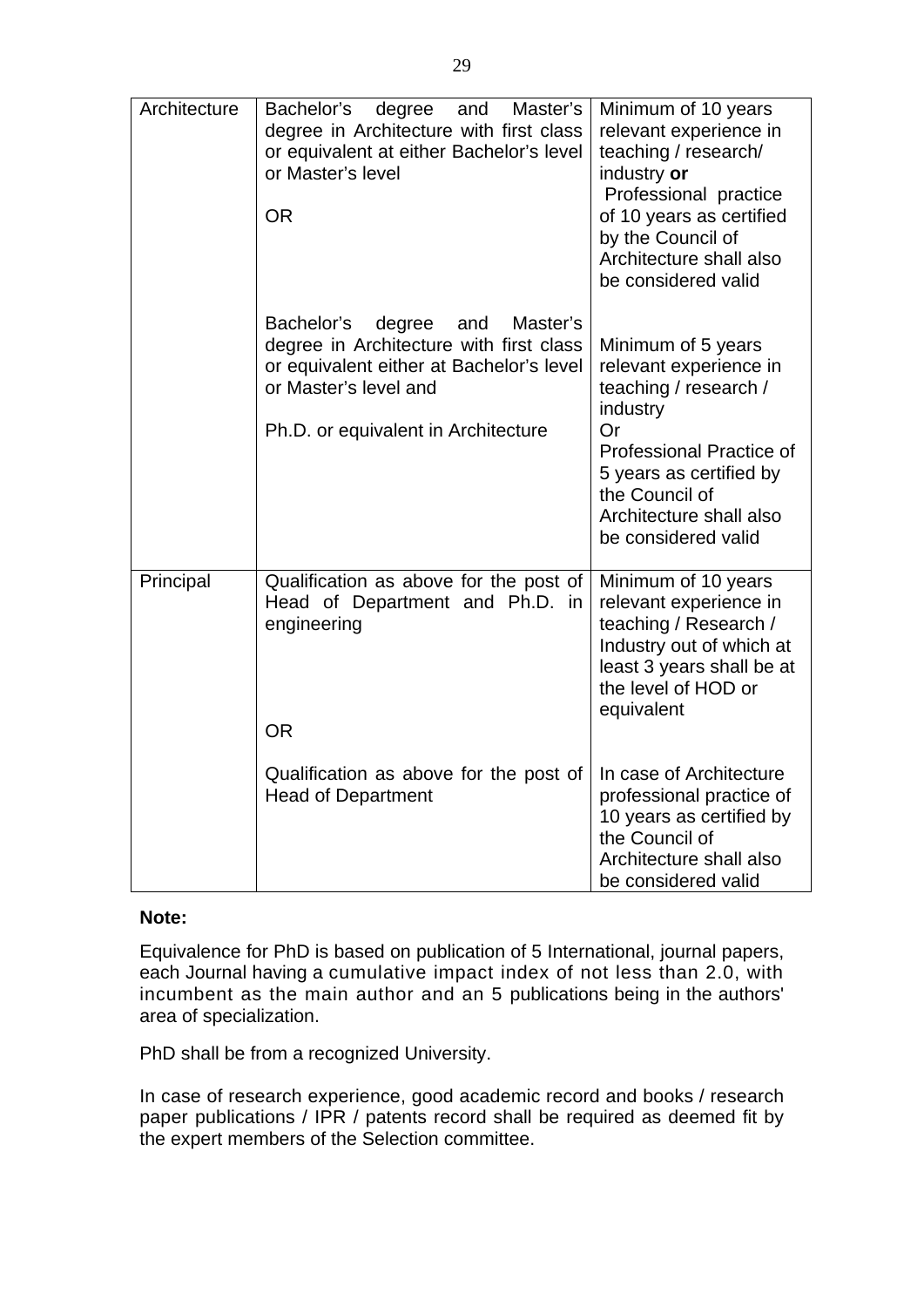If the experience in industry is considered, the same be at managerial level equivalent to head of the department with active participation record in designing, planning, executing, analyzing, quality control, innovating, training, technical books / research paper publications / IPR / patents, etc. as deemed fit by the expert members of the Selection committee.

For the Post of Head of Department and Principal flair for Management and Leadership is essential as deemed fit by the expert members of the Selection Committee.

If a class/ division is not awarded, minimum of 60% marks in aggregate shall be considered equivalent to first class/ division. If a Grade Point System is adopted the CGPA will be converted into equivalent marks as below.

| <b>Grade Point</b> | <b>Equivalent Percentage</b> |
|--------------------|------------------------------|
| 6.25               | 55%                          |
| 6.75               | 60 %                         |
| 7.25               | 65%                          |
| 7.75               | 70%                          |
| 8.25               | 75 %                         |

\*\*\*\*\*\*\*\*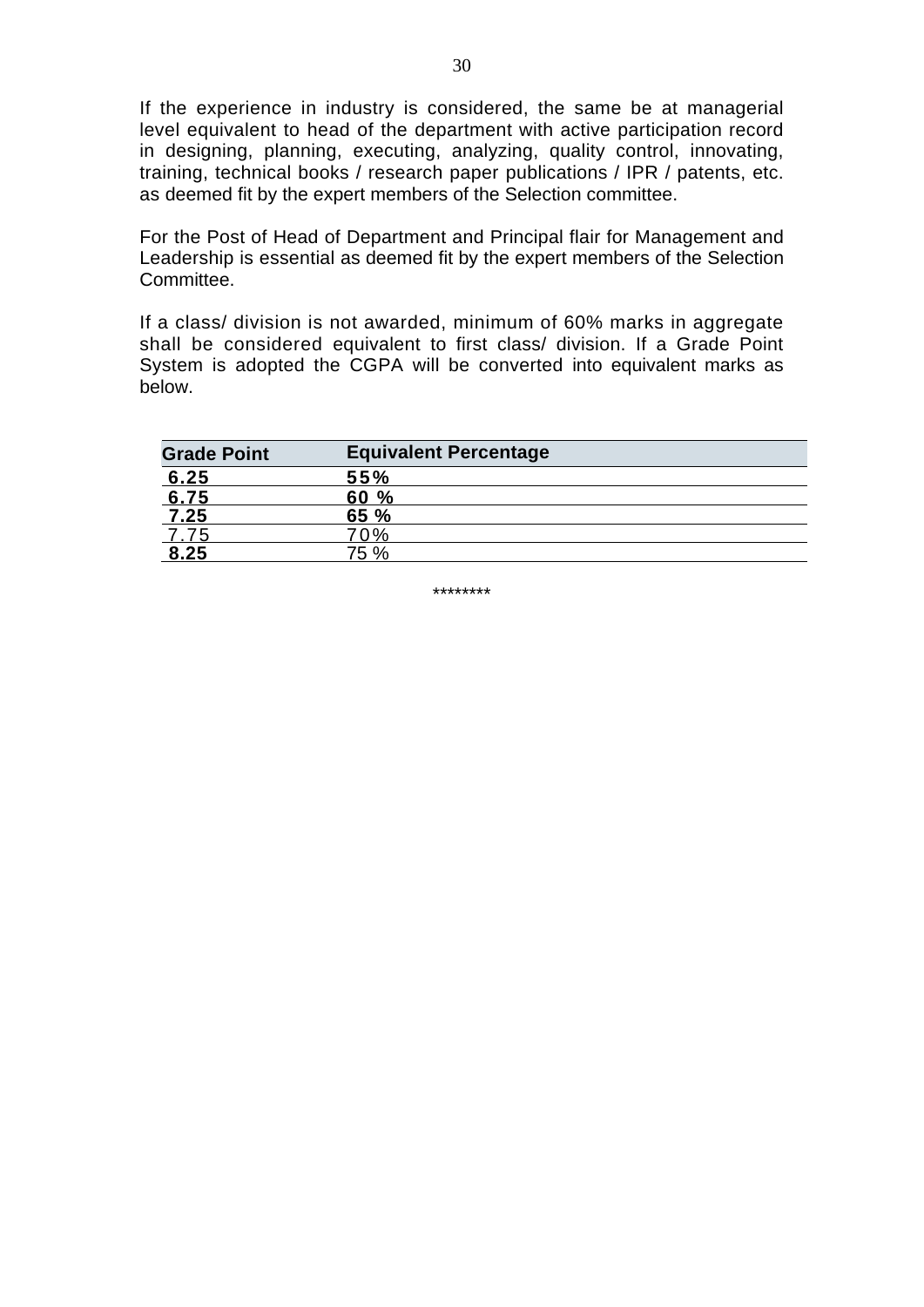#### **APPENDIX –VI**

A Lecturer is drawing a basic pay of Rs.8,000/- as on 1.1.2006 in the existing scale of pay of Rs.8000--275-13500. The revised scale of pay is Rs.15600--39100 plus Academic Grade pay of Rs.6,000/-. His pay in the revised scale shall be fixed at Rs.21,600/- with effect from 1.1.2006. The subsequent increments on 1.7.2006 raised his pay to Rs.22,250/- and to Rs.22,920/- on 1.7.2007 His arrears from 1-1-2006 to 30.4.2010 has been regulated taking into account that pay revision has been given notional effect from 1.1.2006 with monetary benefit from 1.1.2007.

| Pay                                         |              | Due   | <b>Drawn</b> | <b>Difference</b> | <b>Arrears</b> |
|---------------------------------------------|--------------|-------|--------------|-------------------|----------------|
|                                             |              | Rs.   | Rs.          | Rs.               | Rs.            |
| From 1-1-2006 to 30-6-2006                  |              |       |              |                   |                |
| Pay as on 1-3-2006                          |              | 21600 | 8000         |                   |                |
| Dearness Pay                                |              |       | 4000         |                   |                |
| Dearness Allowance @24%                     |              |       | 2880         |                   |                |
|                                             | Total        | 21600 | 14880        | 6720              | (Notional)     |
| From 1-7-2006 to 31-12-2006                 |              |       |              |                   |                |
| Pay as on 1-7-2006                          |              |       |              |                   |                |
| (21600+ i/c @3%) (648 rounded to 650)       |              | 22250 | 8275         |                   |                |
| Dearness Pay                                |              |       | 4138         |                   |                |
| Dearness Allowance @29%                     |              |       | 3600         |                   |                |
| Dearness Allowance @2%                      |              | 445   |              |                   |                |
| From 1-1-2007 to 30-6-2007                  | Total        | 22695 | 16013        | 6682              | (Notional)     |
|                                             |              |       |              |                   |                |
| Pay as on 1-1-2007                          |              | 22250 | 8275         |                   |                |
| Dearness Pay                                |              |       | 4138         |                   |                |
| Dearness Allowance @35%                     |              |       | 4345         |                   |                |
| Dearness Allowance @6%                      |              | 1335  |              |                   |                |
|                                             | <b>Total</b> | 23585 | 16758        | 6827              | 40962          |
| From 1-7-2007 to 31-12-2007                 |              |       |              |                   |                |
| Pay as on 1-7-2007                          |              |       |              |                   |                |
| $(22250 + i/c \ @3\%)$ (668 rounded to 670) |              | 22920 | 8550         |                   |                |
| Dearness Pay                                |              |       | 4275         |                   |                |
| Dearness Allowance @41%                     |              |       | 5258         |                   |                |
| Dearness Allowance @9%                      |              | 2063  |              |                   |                |
|                                             | Total        | 24983 | 18083        | 6900              | 41400          |
| From 1-1-2008 to 30-6-2008                  |              |       |              |                   |                |
| Pay as on 1-1-2008                          |              | 22920 | 8550         |                   |                |
| Dearness Pay                                |              |       | 4275         |                   |                |
| Dearness Allowance @47%                     |              |       | 6028         |                   |                |
| Dearness Allowance @12%                     |              | 2750  |              |                   |                |
|                                             | Total        | 25670 | 18853        | 6817              | 40902          |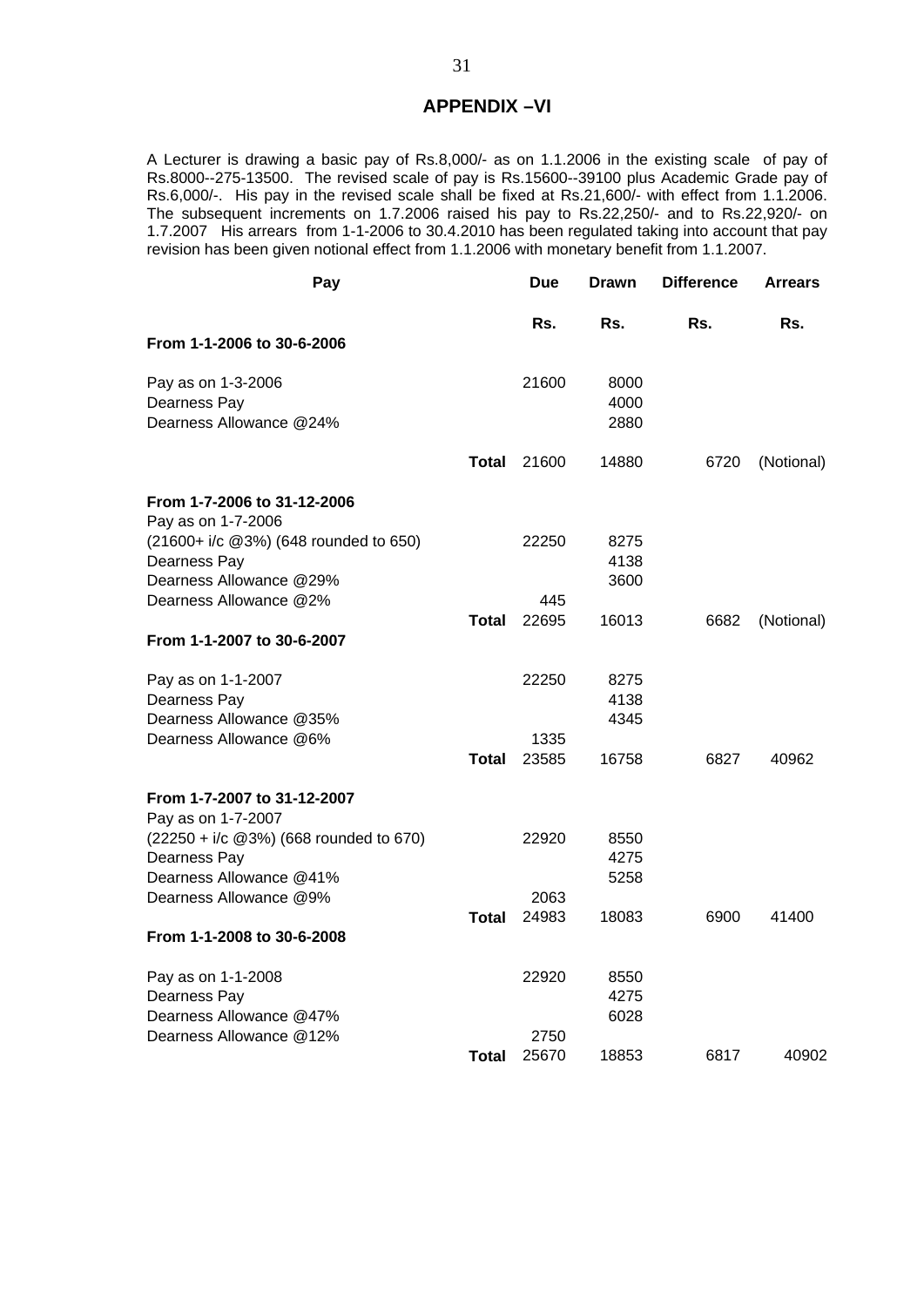#### **From 1-7-2008 to 31-12-2008**

| Pay as on 1-7-2008                          |              |               |              |      |       |
|---------------------------------------------|--------------|---------------|--------------|------|-------|
| (22920 + i/c @3%) (688 rounded to 690)      |              | 23610         | 8825         |      |       |
| Dearness Pay                                |              |               | 4413         |      |       |
| Dearness Allowance @54%                     |              |               | 7149         |      |       |
| Dearness Allowance @16%                     |              | 3778          |              |      |       |
|                                             | <b>Total</b> | 27388         | 20387        | 7001 | 42006 |
| From 01-01-2009 to 31-05-2009               |              |               |              |      |       |
| Pay as on 1-1-2009                          |              | 23610         | 8825         |      |       |
| Dearness Pay                                |              |               | 4413         |      |       |
| Dearness Allowance @64%                     |              |               | 8472         |      |       |
| Dearness Allowance @22%                     | <b>Total</b> | 5194<br>28804 | 21710        | 7094 | 35470 |
|                                             |              |               |              |      |       |
| From 01-06-2009 to 30-06-2009               |              |               |              |      |       |
| Pay as on 1-6-2009                          |              | 23610         | 8825         |      |       |
| Dearness Pay                                |              |               | 4413         |      |       |
| Dearness Allowance @64%                     |              |               | 8472         |      |       |
| Dearness Allowance @22%                     |              | 5194          |              |      |       |
| HRA (Chennai City)                          |              | 3200          | 1600         |      |       |
| CCA(Chennai City)                           | <b>Total</b> | 600<br>32604  | 300<br>23610 |      | 8994  |
|                                             |              |               |              | 8994 |       |
| From 1-7-2009 to 31-12-2009                 |              |               |              |      |       |
| Pay as on 1-7-2009                          |              |               |              |      |       |
| $(23610 + i/c \ @3\%)$ (708 rounded to 710) |              | 24320         | 9100         |      |       |
| Dearness Pay                                |              |               | 4550         |      |       |
| Dearness Allowance @73%                     |              |               | 9965         |      |       |
| Dearness Allowance @27%                     |              | 6566          |              |      |       |
| HRA (Chennai City)                          |              | 3200          | 1600         |      |       |
| CCA(Chennai City)                           |              | 600           | 300          |      |       |
| From 1-1-2010 to 30-04-2010                 | <b>Total</b> | 34686         | 25515        | 9171 | 55026 |
| Pay as on 1-1-2010                          |              |               |              |      |       |
| (23610 + i/c @3%) (708 rounded to 710)      |              | 24320         | 9100         |      |       |
| Dearness Pay                                |              |               | 4550         |      |       |
| Dearness Allowance @87%                     |              |               | 11875        |      |       |
| Dearness Allowance @35%                     |              | 8512          |              |      |       |
| HRA (Chennai City)                          |              | 3200          | 1600         |      |       |
| CCA(Chennai City)                           |              | 600           | 300          |      |       |
|                                             | <b>Total</b> | 36632         | 27425        | 9207 | 36828 |
| Arrears from:                               | Rs.          |               | Rs.          | Rs.  |       |
| 1-1-2007 to 30-6-2007                       | 40962        |               |              |      |       |
| 1-7-2007 to 31-12-2007                      | 41400        |               |              |      |       |
| 1-1-2008 to 30-6-2008                       | 40902        |               |              |      |       |
| 1-7-2008 to 31-12-2008                      | 42006        |               |              |      |       |